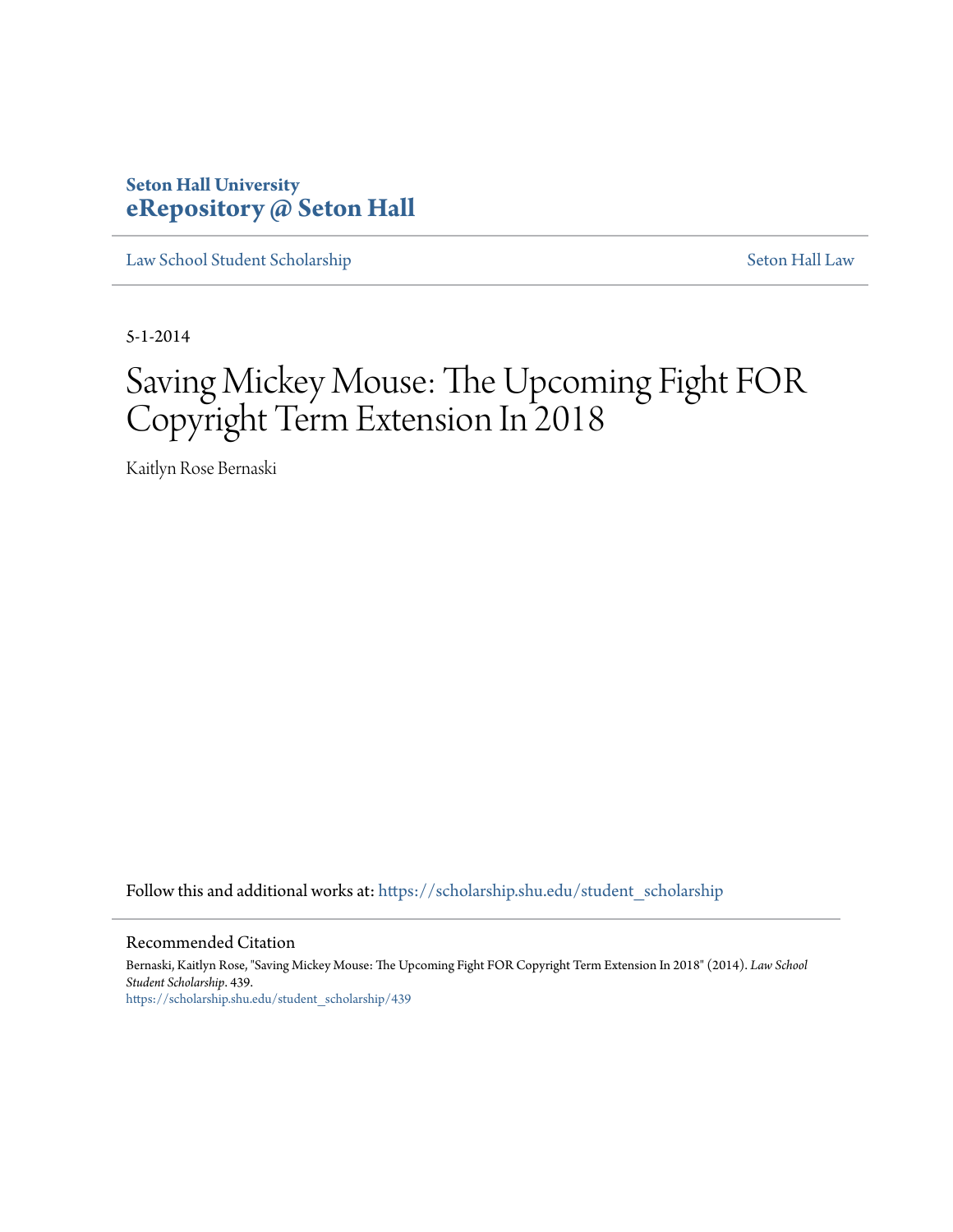# **SAVING MICKEY MOUSE: THE UPCOMING FIGHT FOR COPYRIGHT TERM EXTENSION IN 2018**

#### Kaitlyn Bernaski

#### Seton Hall University School of Law

*Abstract*

*This article argues that copyright terms should be extended again in 2018, when the current copyright statute calls for some copyrighted works of film, music, and literature to start entering the public domain, and when Congress is to decide on the future of copyright term extension. Term extension has been a hot topic among copyright owners for years, and lobbying efforts by copyright owners have pushed terms to be extended in 1831, 1909, 1976, and in 1998. Proponents of extension argue that additional protection incentivizes copyright owners to restore older works, disseminate them to the public, and continue to create new works. A fear exists that works in the public domain will be tarnished and exploited. Those who argue against copyright term extension claim that current copyright protection is more than sufficient to protect copyright's purpose of encouraging creativity and unfairly grants the author a monopoly on his copyright for an extensive amount of time.* 

*This article explores the copyright extension battle, particularly through the involvement of the Disney Corporation, a major proponent and lobbyist of copyright extension through the years. It reviews related Supreme Court decisions to demonstrate the procedural history of copyright term extension. This article traces Disney's participation in the successful fight to extend copyrights, as well as the expected lobbying efforts of copyright owners as 2018 approaches. It also analyzes the arguments for extension and for copyright reform, and what either decision would mean for copyright owners, focusing on the effect changes would have on large-quantity copyright holders such as Disney. Finally, the article concludes that Congress should grant copyright extension in 2018 by taking various measures, and particularly for copyrights that are still in use by their respective authors.* 

#### I. INTRODUCTION

 $\overline{a}$ 

In October 1998, the Sonny Bono Copyright Term Extension Act ("CTEA") was signed into law, granting copyright owners extended copyright terms in various ways for older works, new works, and works of corporate authorship. $<sup>1</sup>$  One noteworthy provision included increasing</sup> the duration of copyright protection for works published before January 1, 1978 for an additional

<sup>&</sup>lt;sup>1</sup> Eldred v. Ashcroft, 537 U.S. 186, 226 (2003) (explaining the passage of the Copyright Extension Act of 1998).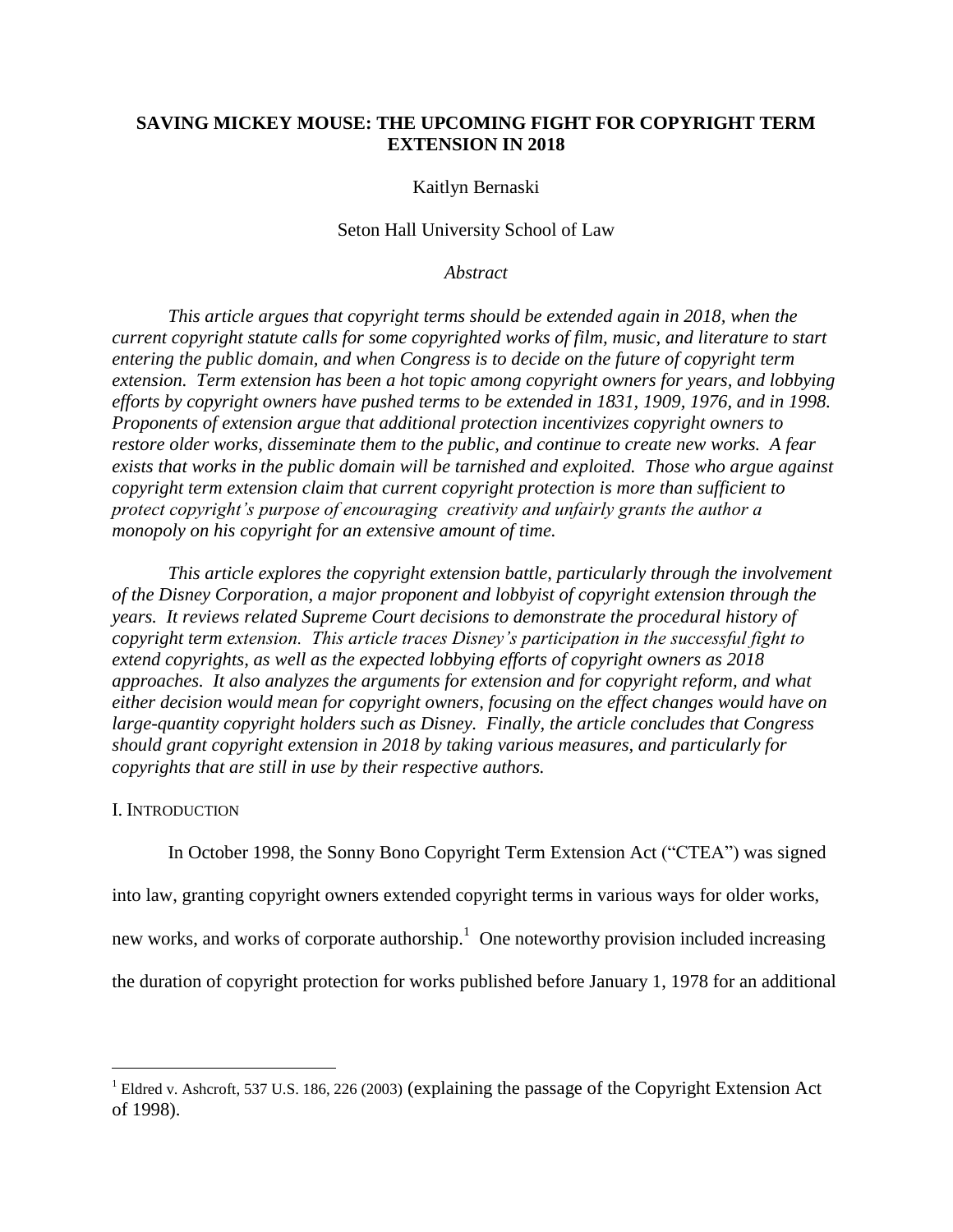twenty years.<sup>2</sup> This meant that copyright owners of older works would have copyright protection until 2018, when Congress will inevitably face a similar debate of whether terms should be extended again.<sup>3</sup> The Disney Corporation was heavily involved as a proponent of term extension, as Mickey Mouse and some of Disney's other prominent copyrights would have entered the public domain without passage of the 1998 Act.<sup>4</sup> As 2018 draws closer, the battle for copyright term extension is expected to reignite, and term extension should be granted again, as copyright owners should reap the benefits of their contributions to society, and future works continuously need to be incentivized.

This article explores the long-debated issue of copyright term extension, and why copyright terms should be altered and extended. Part II examines the long history of the copyright term extension battle. The change in copyright terms over the years will be discussed, from the Copyright Act of 1790, Copyright Act of 1831, Copyright Act of 1909, and Copyright Act of 1976, along with more recent modifications to copyright terms.

In 1998, Disney faced the loss of their arguably most-famous copyright, Mickey Mouse, and thus began their participation as one of the prominent lobbyists for copyright term extension.<sup>5</sup> Part III examines Disney's involvement in the most recent fight for extended copyright terms. In 2018, Disney, and many other copyright owners, will face the same problem and will most likely lobby extensively for another term extension.<sup>6</sup> Disney should undoubtedly push for another law along the lines of CTEA to further the duration of their copyright terms.

 $\frac{2}{1}$ *Id.* 

<sup>3</sup> Laurie Richter, *Reproductive Freedom: Striking A Fair Balance Between Copyright and Other Intellectual Property Protections in Cartoon Characters*, 21 ST. THOMAS L. REV. 441, 451 (2009) ("In just two (2) years, Disney spent more than \$6.3 million on the cause, and it appears to have paid off since the result was the creation of the CTEA.").

<sup>4</sup> *Id.*

<sup>5</sup> *Id.*

<sup>6</sup> Christina N. Gifford, *The Sonny Bono Copyright Term Extension Act*, 30 U. MEM. L. REV. 363, 383 (2000) ("Due to the enactment of the CTEA, no new works will fall into the public domain until the year 2018.")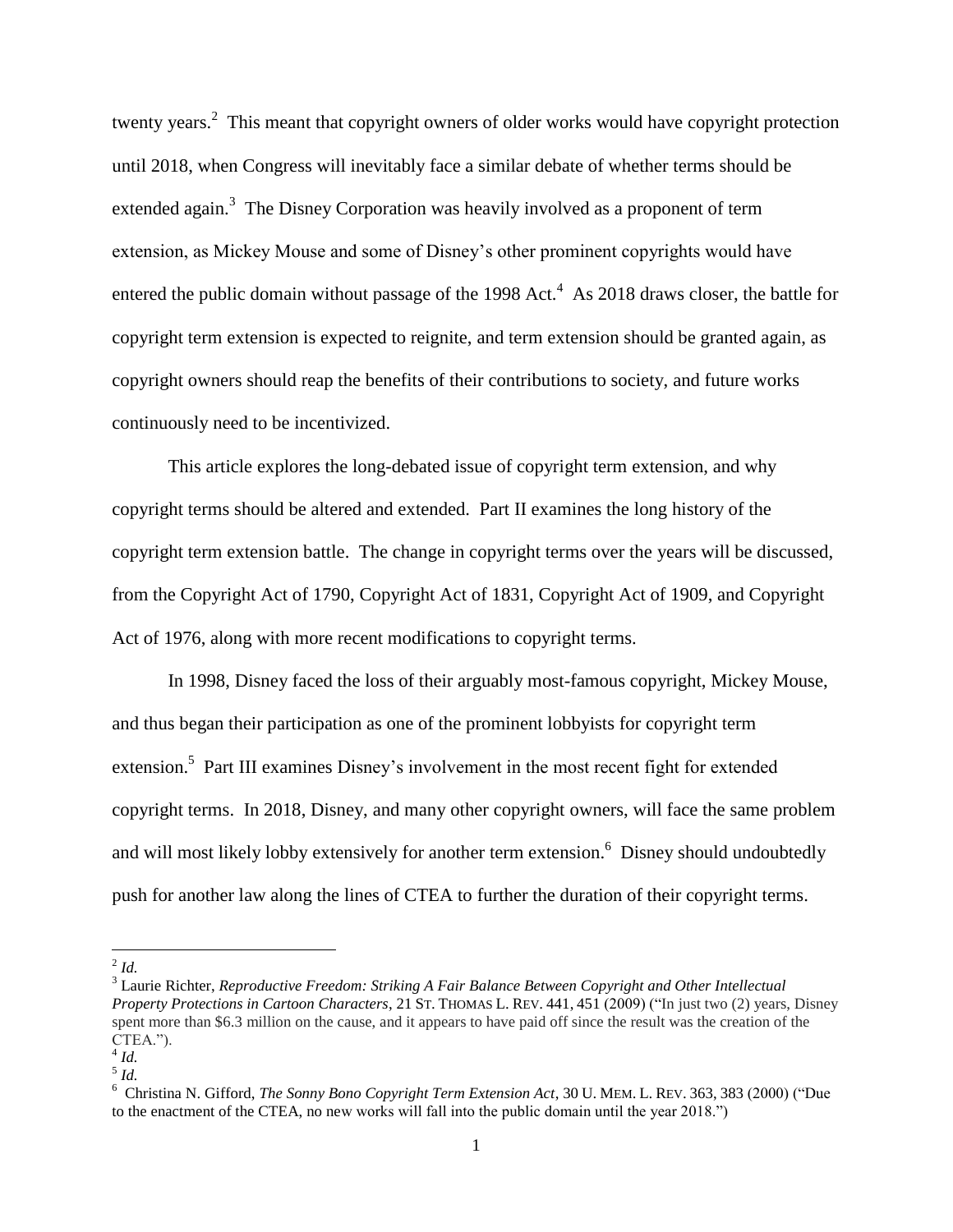Part IV examines the Act in detail, starting with its introduction in the Senate on March 20, 1997.<sup>7</sup> Those in favor of the bill argued that term extension was necessary due to increased human life expectancy, longer copyright terms in Europe that the United States needed to match to simplify the international entertainment industry, and to encourage the creation of works that would otherwise not be produced under the existing limited copyright terms.<sup>8</sup> Opponents argued that term extensions were not necessary to promote the progress of science and the useful arts and that most works receive the majority of the profits that they will make within the first few years of creation.<sup>9</sup> Despite this opposition, the Act passed the Senate and the House on October 7, 1998, and was signed into law by President Clinton on October 27, 1998.<sup>10</sup>

Following the passage of the Act in 1998, the opponents to copyright extension continued their fight, all the way to the United States Supreme Court.<sup>11</sup> Part V examines the case of *Eldred v. Ashcroft*, in which the Court decided upon a challenge to the Act based on constitutional grounds. The challenge was based on the argument that the Constitution's Copyright Clause gives Congress the power to promote the progress of science and useful arts by granting copyrights for limited times.<sup>12</sup> The Court sided with the proponents of term extension, holding that the twenty-year term extension did not violate the Copyright Clause, mostly based on the interpretation that the Clause intended Congress to set a limit for copyright terms – but no constitutional restriction exists for how long that limit can be.<sup>13</sup>

<sup>&</sup>lt;sup>7</sup> S. 505 (105<sup>th</sup>): Sonny Bono Copyright Term Extension Act, 105<sup>th</sup> Congress, 1997-1998.

<sup>8</sup> Yemi Adeyanju, *The Sonny Bono Copyright Term Extension Act: A Violation of Progress and Promotion of the Arts*, 2003 SYRACUSE L. & TECH. J. 3. (2003).

<sup>9</sup> *Id.*

<sup>&</sup>lt;sup>10</sup> The Sonny Bono Copyright Term Extension Act, Pub. L. No. 105-298, 112 Stat. 2827 (1998) (codified in scattered sections of 17 U.S.C.).

<sup>11</sup> *Eldred,* 537 U.S. at 186.

<sup>12</sup> *Id.* at 186.

<sup>13</sup> *Id.* at 189. U.S. Const. art. I, § 8, cl.8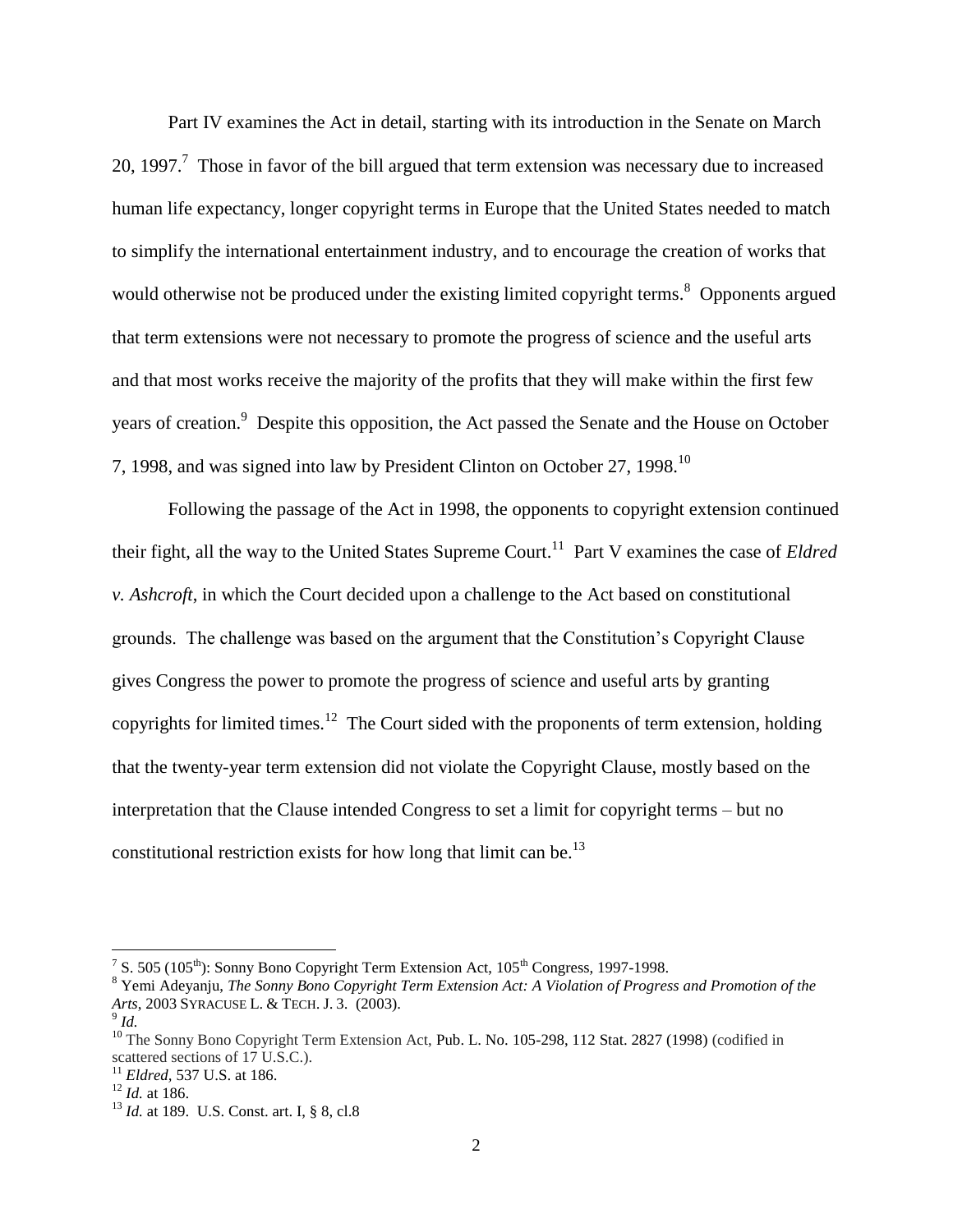While the copyright term extension battle has been silenced for a number of years, as 2018 grows closer, the arguments for and against further term extension will inevitably begin again. Part VI will analyze the benefits of copyright term extension and the argument for further extension, as well as the pitfalls of term extension, and explain why terms should be altered and extended again in 2018. Copyright terms should be extended for a number of reasons in 2018, including the fact that people are living longer and should be able to enjoy the fruits of their labor, companies are existing longer, and there is more of a possibility now than ever before for inferior copies of copyrighted works to be made and distributed with modern technology.

Part VII suggests how copyright terms should be extended and altered to further protect authors of copyrighted works. While creators currently receive a certain amount and duration of protection, many copyrighted works that would potentially enter the public domain soon are still used by the companies or authors who created them, and for a large profit. In modern times, where companies, as well as people, are enduring longer and there is more access and dissemination of works, there is a serious need for copyright protection – and for it to be a lengthy protection. The Supreme Court has already held that the Constitution does not state *what*  limit must be placed on copyrights, but just that there needs to be a limit of some sort.<sup>14</sup> By taking certain measures, Congress can ensure that copyright owners and the public receive the best result.

Part VIII concludes, summarizing the evolution of the copyright term extension battle and the likely future of it, and how copyright protection should be expanded to further the goals of copyright law.

II. HISTORY OF THE COPYRIGHT TERM EXTENSION BATTLE

 $\overline{a}$ <sup>14</sup> *Id.*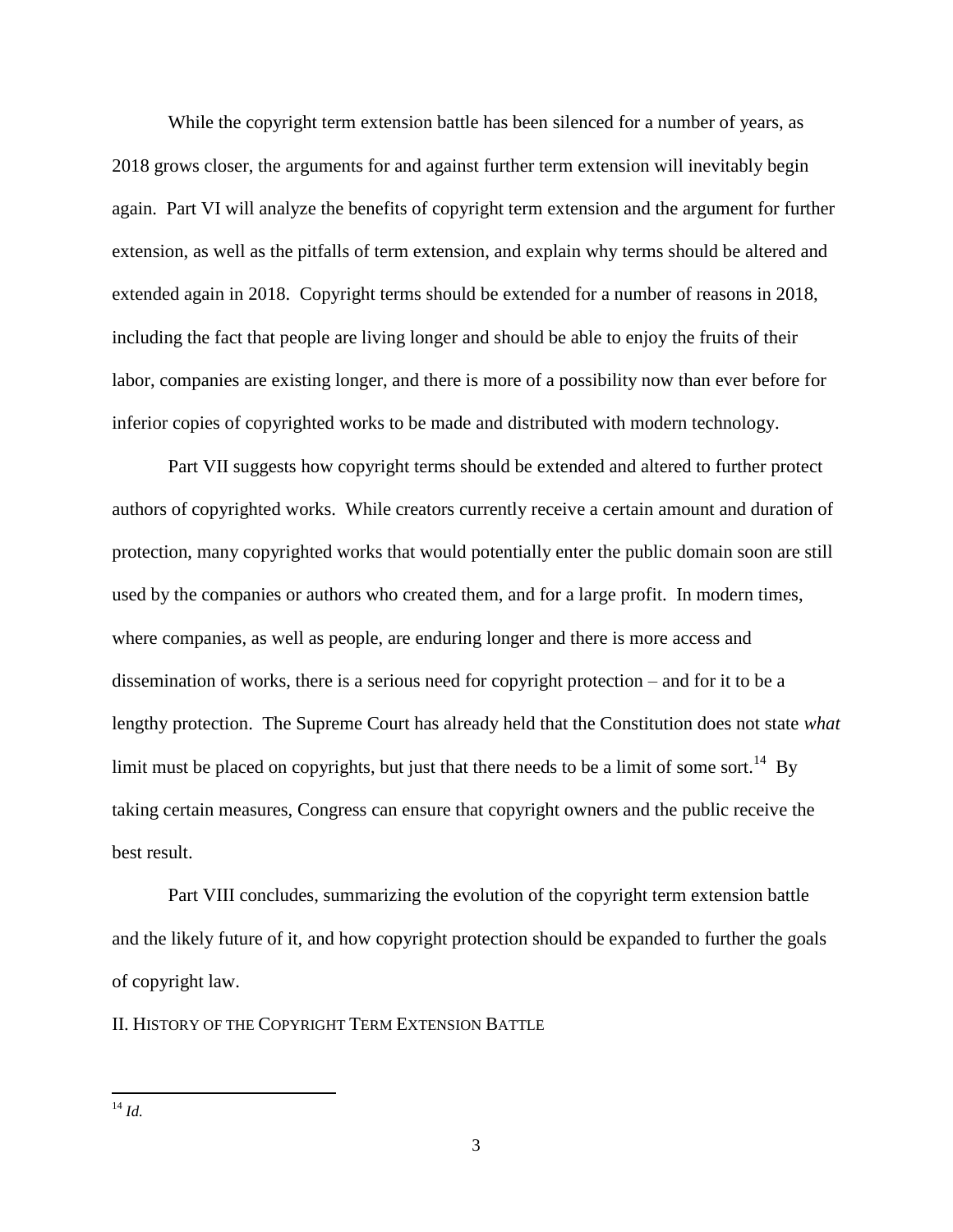The Copyright Term extension battle has waged for years, with copyright statutes changing multiple times, always extending terms. The Copyright Act of 1790 was the first statute that provided for specific copyright terms.<sup>15</sup> In 1831, the first general revision to the Act of 1790 was enacted, extending copyright terms.<sup>16</sup> Decades later, the Copyright Act of 1909 amended and consolidated previous copyright statutes.<sup>17</sup> Lastly, the current statute is the Copyright Act of 1976, which was later amended by the Digital Millennium Copyright Act and the Copyright Term Extension Act.<sup>18</sup> Through the years, copyright terms have been altered as an ever-changing part of our laws.

The Copyright Act of 1790 was the first copyright statute in the United States.<sup>19</sup> The Act provided a copyright term lasting fourteen years from the date of publication.<sup>20</sup> That term was then renewable for an additional fourteen years, but only if the work's author survived the first term.<sup>21</sup> This renewable term applied to works that were already published, works that had been created but were not published, and future works, and certain formality requirements were created for copyrights. $^{22}$  This Act marked the first time that works would be protected under copyright.

In 1831, the Copyright Act was amended for the first time.<sup>23</sup> The original copyright term was extended from fourteen years to twenty eight years from the date of publication, with an option to renew the copyright for another fourteen years.<sup>24</sup> Also, musical compositions became

<sup>&</sup>lt;sup>15</sup> See Act of May 31, 1790, ch. 15, § 1, 1 Stat. 124 (1790 Act).

<sup>&</sup>lt;sup>16</sup> See Act of Feb. 1831, ch. 16, 4 Stat. 436 (repealed 1870).

<sup>&</sup>lt;sup>17</sup> See Act of Mar. 4, 1909, ch. 320, 35 Stat. 1075 (repealed 1976).

<sup>18</sup> See Copyright Act of 1976, Pub. L. No. 94-553, 90 Stat. 2541.

<sup>19</sup> See 1 Stat. 124.

<sup>20</sup> *Id.*

<sup>21</sup> *Id.*  $^{22}$  *Id.* 

<sup>&</sup>lt;sup>23</sup> See Act of Feb. 1831, ch. 16, 4 Stat. 436 (repealed 1870).

<sup>24</sup> Victoria A. Grzelak*, Mickey Mouse & Sonny Bono Go to Court: The Copyright Term Extension Act and Its Effect on Current and Future Rights*, 2 J. MARSHALL REV. INTELL. PROP. L. 95, 99 (2002) (discussing the 1831 Act).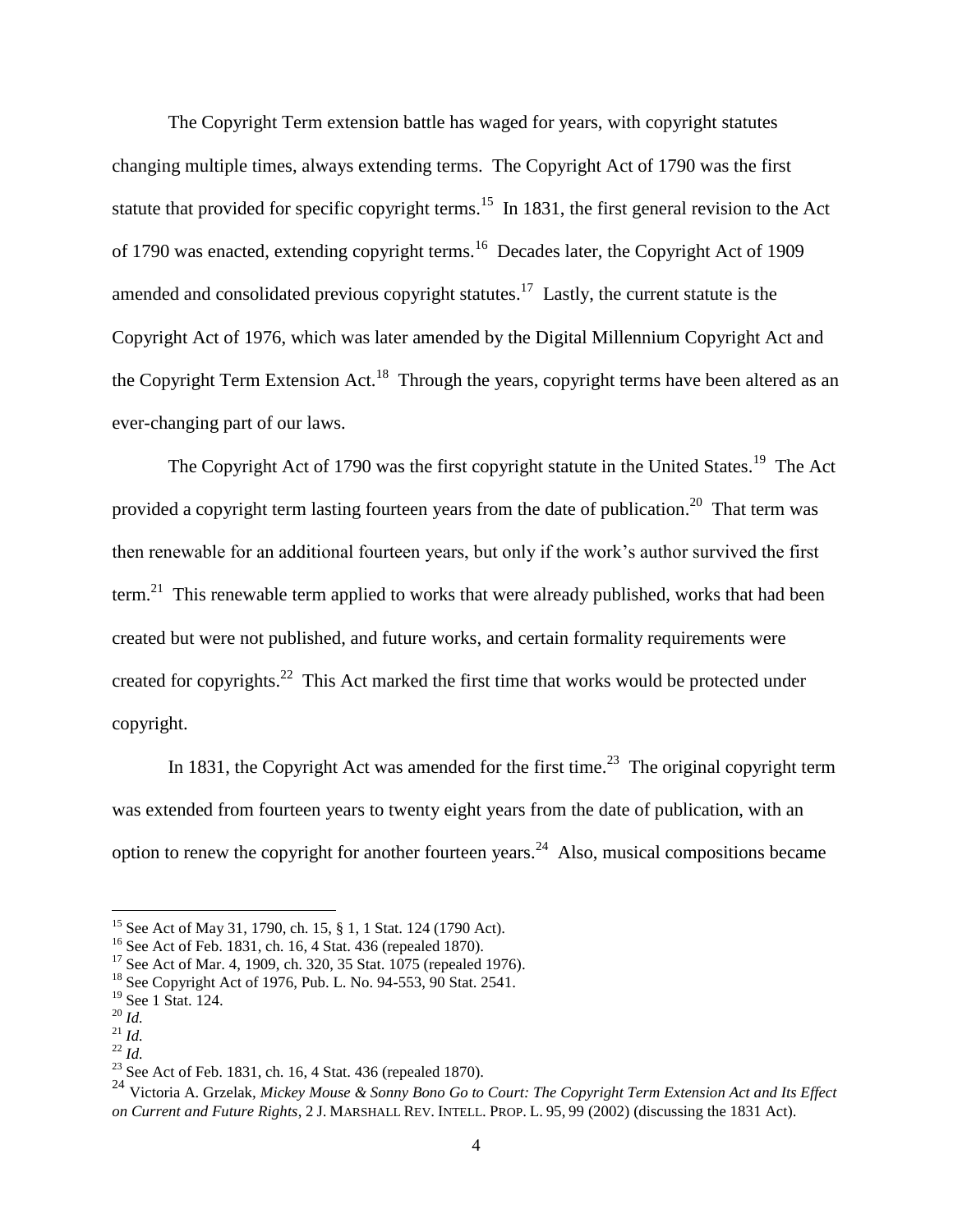statutorily protected works. $25$  Furthermore, the statute of limitations on copyright actions was increased from one to two years, and formality requirements were altered.<sup>26</sup> The Copyright Act of 1831 marked the first of a handful of amendments to the Act.

The next major revision of the Copyright Act occurred in 1909.<sup>27</sup> Copyright terms were maintained at twenty-eight years from publication, but the renewable term of protection was extended from fourteen years to twenty-eight years.<sup>28</sup> This Act also created two systems of copyright protection.<sup>29</sup> State laws protect unpublished works, and original, published works with a notice of copyright affixed would be protected under federal copyright law.<sup>30</sup> If a published work did not have a notice of copyright affixed, the work would not be protected and would enter the public domain.<sup>31</sup> The public domain contains the "facts, ideas, and concepts which cannot be protected by copyright."<sup>32</sup> These changes in 1909 created a growing evolvement of copyright law.

The Copyright Act was next amended in 1976, and this version, with some slight changes, remains in effect today.<sup>33</sup> Under the Copyright Act of 1976, copyright protection extends to "original works of authorship fixed in any tangible medium of expression, now known or later developed, from which they can be perceived, reproduced, or otherwise communicated, either directly or with the aid of a machine or device.<sup>34</sup> Works of authorship include literary works, musical works (and accompanying words), dramatic works (and accompanying music), pantomimes and choreographic works, pictorial, graphic and sculptural works, motion pictures

<sup>&</sup>lt;sup>25</sup> 1 Patry on Copyright § 1:23 (discussing the 1831 Act).

<sup>26</sup> *Id.*

<sup>27</sup> Copyright Act of 1909, Pub. L. 60-349, 35 Stat. 1075 (Mar. 4, 1909; *repealed* Jan. 1, 1978).

<sup>&</sup>lt;sup>28</sup> 1 Patry on Copyright  $\S 1:45$  (detailing the 1909 Act).

<sup>29</sup> *Id.*

<sup>30</sup> *Id.*

<sup>31</sup> *Id.*  <sup>32</sup> 17 U.S.C. § 107(b) (2007).

 $33$  17 U.S.C. § 102 (1976).

<sup>34</sup> *Id.*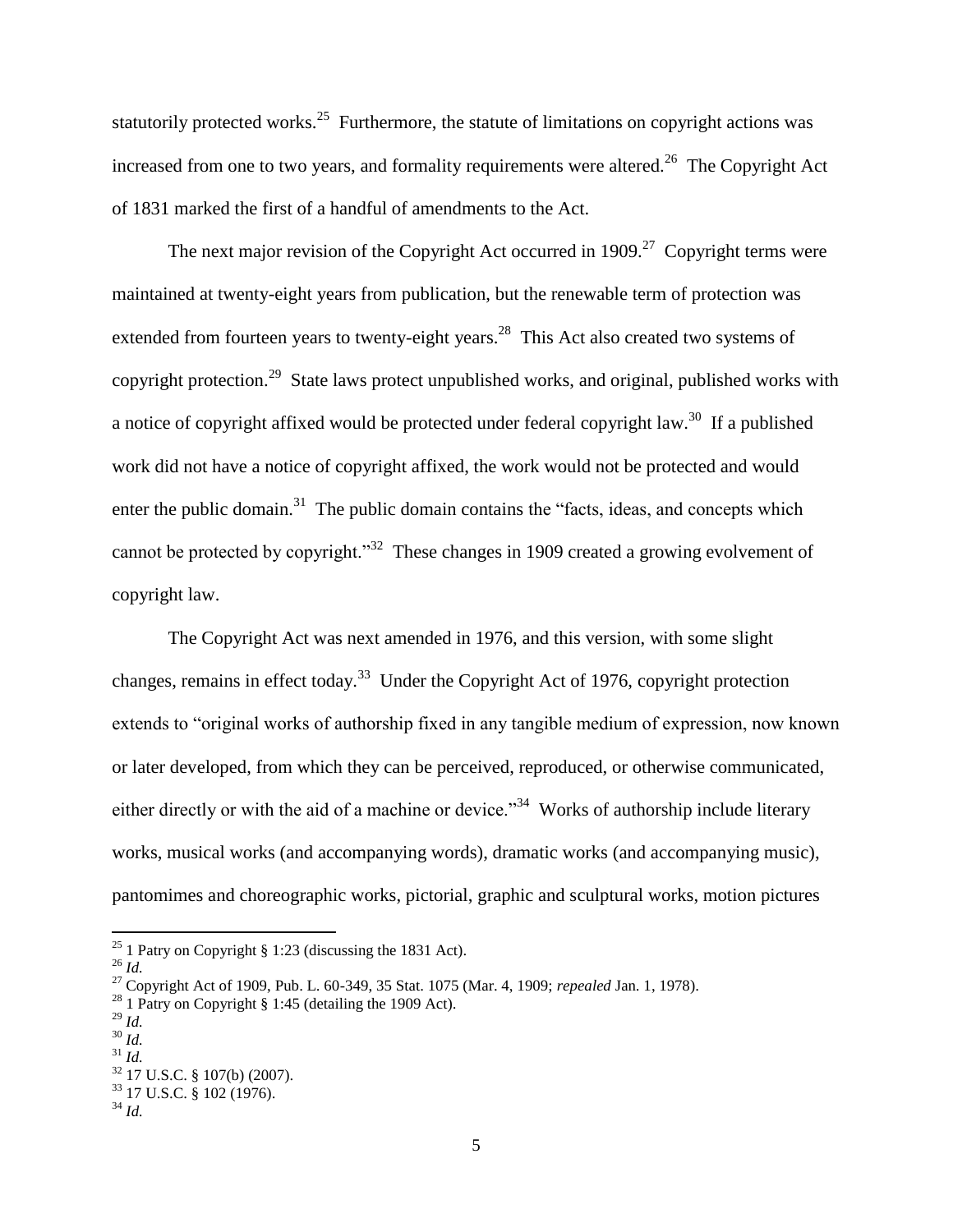and other audiovisual works, and sound recordings.<sup>35</sup> Copyright holders are granted five exclusive rights: the right to reproduce their work, to create derivative works, to distribute copies by sale, lease, or rental, to perform the work publicly, and to display the work publicly.<sup>36</sup> Under this amendment, the fair use defense to copyright was codified for the first time.<sup>37</sup> Copyrighted works are permitted to be used for criticism, news reporting, teaching, scholarship, research purposes, and other purposes.<sup>38</sup> Very importantly, this Act increased the copyright term to the life of the author plus fifty years after the author's death.<sup>39</sup> Anonymous works, pseudonymous works, and works made for hire enjoy seventy-five years of protection.<sup>40</sup> For works published before 1978 that had not entered the public domain already, seventy-five years of protection was also granted.<sup>41</sup> Also, the requirements of registration, deposit, and renewing to maintain copyright were abolished. $42$  This version of the Act prevails today, with some changes made to it by the Digital Millennium Copyright Act and the Copyright Term Extension Act.<sup>43</sup>

In 1998, Congress extended the duration of copyright protection by twenty years.<sup>44</sup> Therefore, most copyrights now last from creation until seventy years after the author's death.<sup>45</sup> Works created between 1923 and 1978 enjoy ninety-five years of copyright protection.<sup>46</sup> The extended term applies to existing and future copyrights.<sup>47</sup> This current copyright term extension

<sup>35</sup> *Id.* <sup>36</sup> 17 U.S.C. § 106. <sup>37</sup> 17 U.S.C. § 107.  $38$  *Id.* <sup>39</sup> 17 U.S.C. § 302. <sup>40</sup> *Id.* <sup>41</sup> *Id.* <sup>42</sup> Craig Joyce et al., *Copyright Law* (6<sup>th</sup> ed. 2003), 22-27. <sup>43</sup> *Eldred*, 537 U.S. at 186.  $44$  17 U.S.C. § 302(a). <sup>45</sup> *Id.* <sup>46</sup> 17 U.S.C. §§302-304 (2011). <sup>47</sup> *Id.*at 770-771.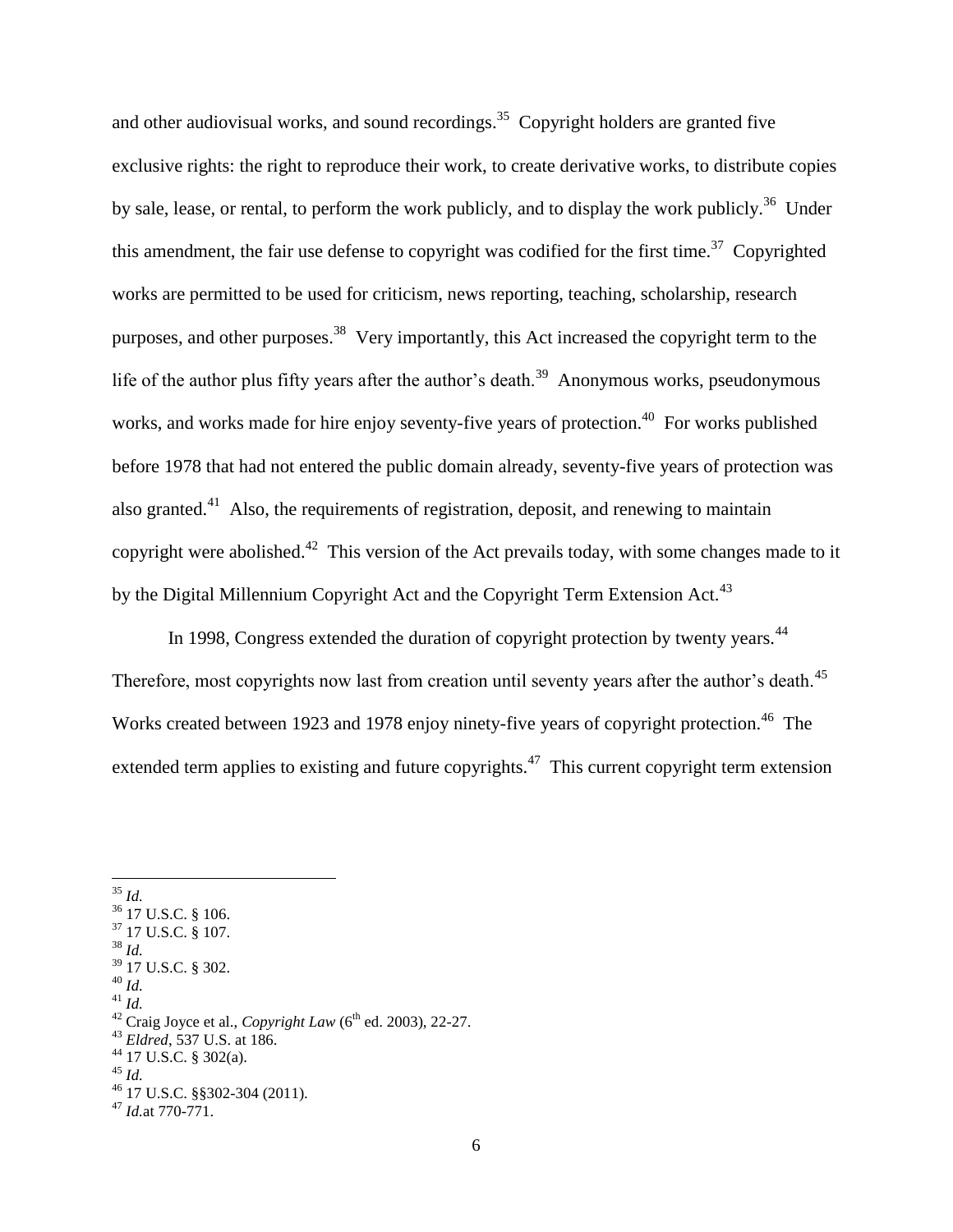therefore is set to expire in 2018, when Congress will be faced with the same decision again of whether to extend copyright terms further. $48$ 

#### III. DISNEY'S INVOLVEMENT IN THE COPYRIGHT TERM EXTENSION DEBATE

Historically, the Disney Corporation has been extremely protective of their copyrights and has been a prominent proponent of copyright term extension. The company has gone so far previously as to sue three Florida day care centers that each featured a painting of Mickey Mouse as part of their indoor décor.<sup>49</sup> Disney also threatened to sue when the 1989 Oscar awards featured a parody of Snow White movie in the opening number of the broadcast.<sup>50</sup> Therefore, it was not surprising when Disney was heavily involved in the fight for copyright term extension in the late 1990s.

Disney became involved in the term extension battle because the company faced the possibility of losing protection for an integral part of their intellectual property, their Mickey Mouse character. Mickey Mouse was created by Walt Disney in 1928, and appeared in three feature films that year.<sup>51</sup> Mickey Mouse has served as the ultimate symbol of Disney, and by the time copyright term extension was debated in 1998, the copyright on Mickey Mouse earned about \$8 billion per year between Disney's consumer products and theme parks.<sup>52</sup> With the whopping revenue that Mickey Mouse brings in for Disney annually, Disney was naturally strongly invested in the extension of copyright terms.

Disney took major steps to lobby for copyright term extension in 1998. Michael Eisner, the chairman of Disney in 1998, personally met with Trent Lott, the Senate Majority Leader at

<sup>48</sup> Richter, *supra* note 3, at 451.

<sup>49</sup> Jessica Litman, *Mickey Mouse Emeritus: Character Protection and the Public Domain*, 11 U. MIAMI ENT. & SPORTS L. REV. 429 (Spring 1994).

<sup>50</sup> *Id*. at 435.

<sup>51</sup> Douglas A. Hedenkamp, *Free Mickey Mouse: Copyright Notice, Derivative Works, and the Copyright Act of 1909*, 2 VA. SPORTS & ENT. L.J. 254, 255 (Spring 2003).

<sup>52</sup> Marvin Ammori, *The Uneasy Case for Copyright Extension*, 16 HARV. J.L. & TECH. 287, 292 (2002).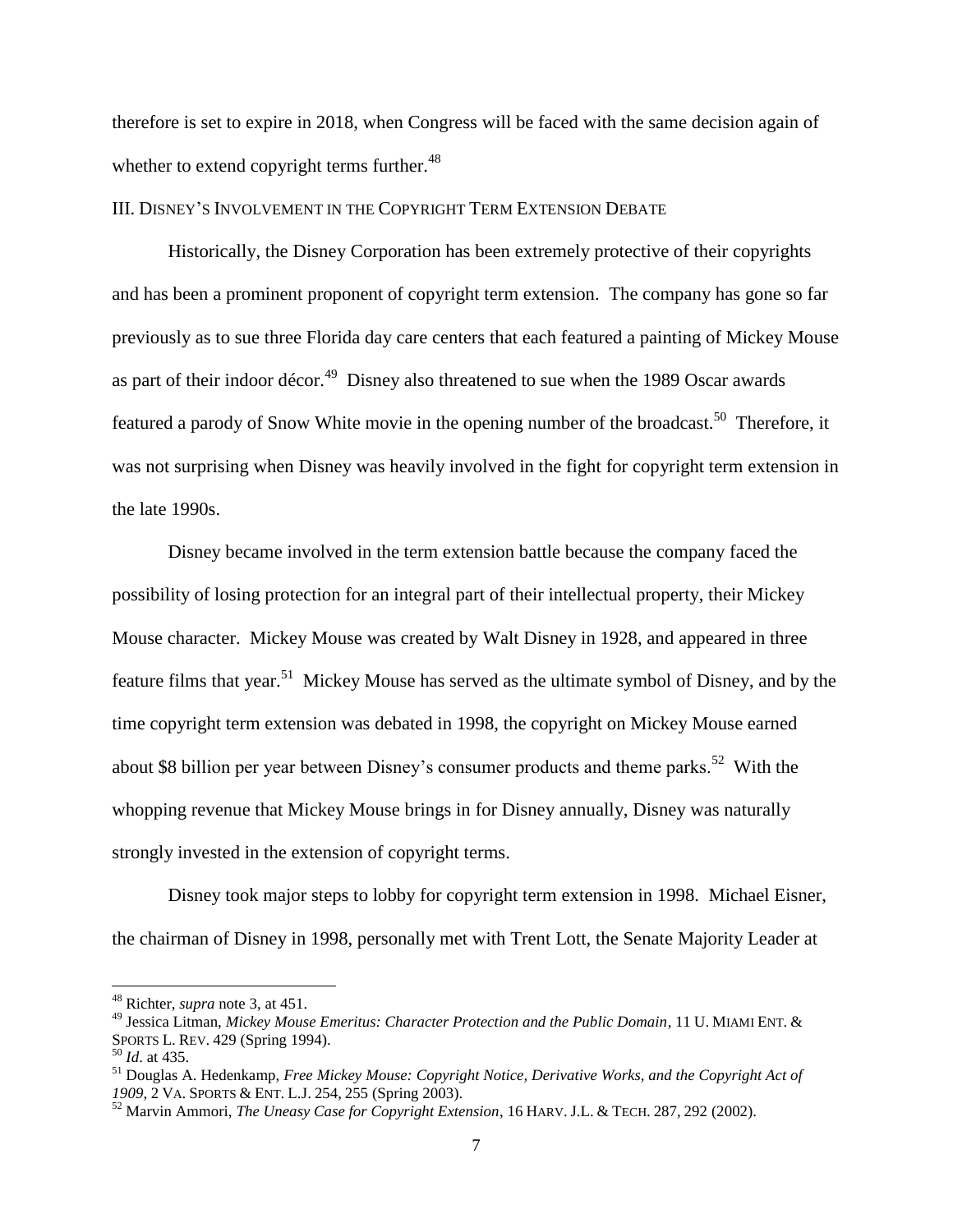that time to discuss the situation.<sup>53</sup> Disney created a Disney Political Action Committee that heavily donated to the senator's campaign chests.<sup>54</sup> After Lott became a co-sponsor of CTEA, Disney donated to his campaign, and contributed to eighteen of the bill's sponsors in both Houses.<sup>55</sup> It is estimated that Disney contributed more than \$800,000 to the reelection campaigns of these sponsors of CTEA.<sup>56</sup> Disney's major moves towards copyright extension were successful, as CTEA was signed into law.

# IV. THE 1998 SONNY BONO COPYRIGHT TERM EXTENSION ACT

On October 27, 1998, President Bill Clinton signed the Sonny Bono Copyright Term Extension Act of 1998 into law.<sup>57</sup> Due to CTEA, no published copyrighted work will enter the public domain until January 1, 2019.<sup>58</sup> CTEA brought numerous changes to the copyright law in existence at the time of CTEA's passage. Under the CTEA, works created after January 1, 1978 receive copyright protection for the life of the author plus seventy years.<sup>59</sup> For anonymous works, pseudonymous works and "works made for hire," ninety-five years of protection would be enjoyed from first publication, or one hundred and twenty years of protection from creation.<sup>60</sup> For works that were already in their renewal term at the time the Act became effective, copyright protection was altered to include ninety-five years of protection from the date the copyright was originally secured.<sup>61</sup>

 $\overline{a}$ <sup>53</sup> *Id.*

 $^{54}$  *Id.* 

<sup>55</sup> *Id.*

<sup>56</sup> Lindsay Warren Bowen, Jr., *Givings and the Next Copyright Deferment*, 77 FORDHAM L. REV. 809, 824 (2008).

<sup>57</sup> *Sonny Bono Copyright Term Extension Act*, 30 U. MEM. L. REV. 363, 364 (2000).

<sup>58</sup> *Id.* 

<sup>59</sup> 17 U.S.C. §302(a) (2003).

<sup>60</sup> Patrick H. Haggerty, *The Constitutionality of the Sonny Bono Copyright Term Extension Act of 1998*, 70 U. CIN. REV. 651, 659 (2002).

 $^{61}$  *Id.*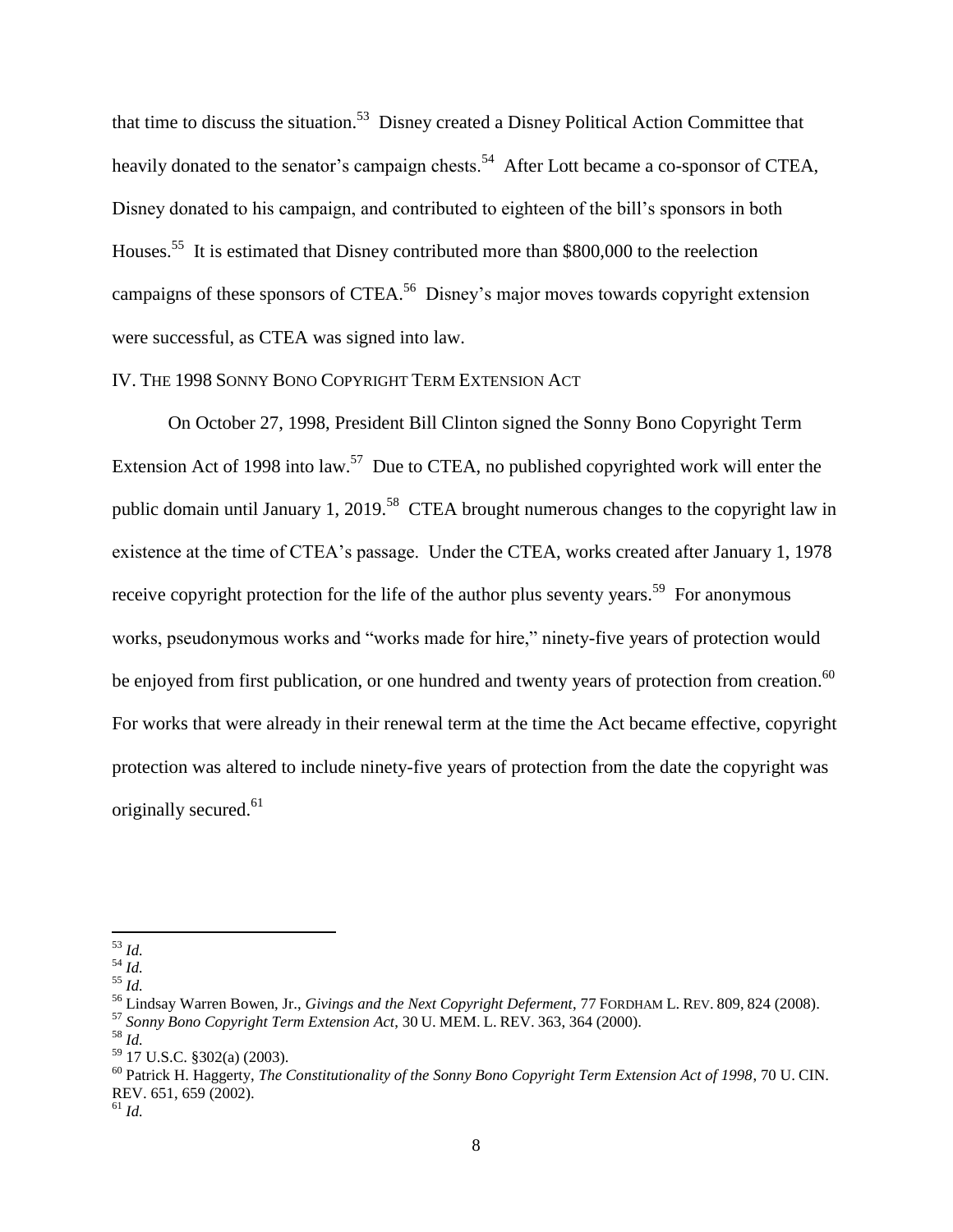Proponents for CTEA argued that a longer copyright term creates a greater incentive for authors to create more works. $^{62}$  Since granting an author a limited monopoly creates incentive for authors to produce works, extending that monopoly would further incentivize creativity and the production of original works.<sup>63</sup> Making the process more appealing and rewarding for authors can only help stimulate new, original works, which undoubtedly benefits the public who gets the opportunity to enjoy and experience these works.

Further, proponents of the CTEA purport that copyright terms should be long enough to not only benefit the author, but for future heirs of the author.<sup>64</sup> With modern times has come expanded life expectancies and expanded commercial longevity of works.<sup>65</sup> Advocates have purported that terms should be long enough to protect the author and two succeeding generations of heirs. The lobbying efforts of companies like Disney paid off, as the Act was enacted.

# V. THE SUPREME COURT DECISION OF ELDRED V. ASHCROFT

Eric Eldred, a retired programmer and founder of an online press, served as the plaintiff for the constitutional challenge to the CTEA.<sup>66</sup> Eldred's "Eldritch Press" was an international electronic library that made public domain books available on the internet for anyone to enjoy.<sup>67</sup> Over 20,000 people worldwide would log on to the website daily to read the works he made available.<sup>68</sup> After passage of the CTEA, Eldred's plans to expand the library came to a halt, as no new public domain material would be available until 2019.<sup>69</sup> Professor Lawrence Lessig of Harvard University learned of Eldred, and thought he would be a good choice for the plaintiff in

<sup>62</sup> Adeyanju, *supra* note 4, *citing* Orrin Hatch, *Toward a Principled Approach to Copyright Legislation at the Turn of the Millennium*, 59 U. PITT. L. REV. 719, 733-34 (1998).

<sup>63</sup> *Id.*

<sup>64</sup> *Id.* <sup>65</sup> *Id.*

<sup>66</sup> Marvin Ammori, *The Uneasy Case for Copyright Extension*, 16 HARV. J.L. & TECH. 287, 293 (2002).

 $^{67}$  *Id.* 

 $68 \overline{Id}$ .

<sup>69</sup> *Id.*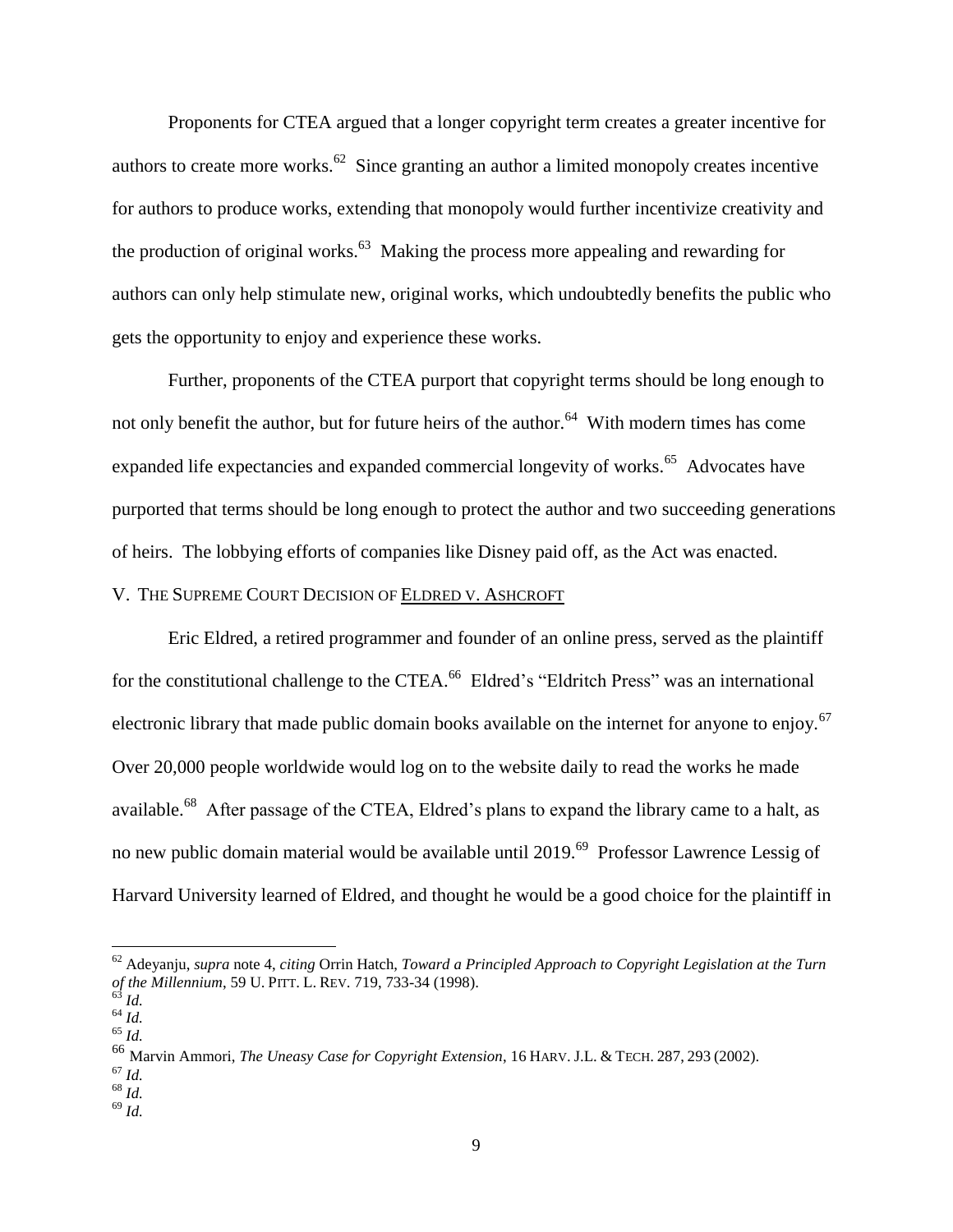a case challenging the law.<sup>70</sup> Eldred agreed to be a part of the suit, and joined Lessig's effort to change the law. $71$ 

Eldred and nine other co-plaintiffs, each with services involving works from the public domain, challenged the CTEA as unconstitutional under the Copyright Clause's "limited times" specification and the free speech guarantee of the First Amendment.<sup>72</sup> The petitioners argued that "limited time" in effect when a copyright begins is "the constitutional boundary, a clear line beyond the power of Congress to extend."<sup>73</sup> Petitioners also argued that the CTEA is a "contentneutral regulation of speech that fails inspection under the heightened judicial scrutiny" for such regulations.<sup>74</sup> These constitutional challenges to the CTEA proved to be unsuccessful in the three lower courts, and ultimately the Supreme Court of the United States.<sup>75</sup>

The case went through the trial court, the District of Columbia Circuit court, the Court of Appeals, and the Supreme Court.<sup>76</sup> The trial court held that the "limited times" constitutional limit is not violated because while the CTEA extended copyright terms from the limits of the 1976 Act, the terms are still limited, rather than perpetual, and "therefore fit within Congress' discretion."<sup>77</sup> Also, the court held that "there are no First Amendment rights to use the copyrighted works of others."<sup>78</sup> The circuit court affirmed, as did the appellate court, emphasizing that nowhere in the constitutional text does it suggest that a copyright term is not

 $\overline{a}$ <sup>70</sup> *Id.* 

<sup>74</sup> *Id.* 

 $\overline{u}$ <sup>71</sup> *Id.* 

<sup>72</sup> *Eldred*, 537 U.S. at 186. <sup>73</sup> *Id.* 

<sup>75</sup> *Id.* at 186-187.

<sup>76</sup> *Id.*

 $^{77}$  *Id.* at 186.

<sup>78</sup> *Id.*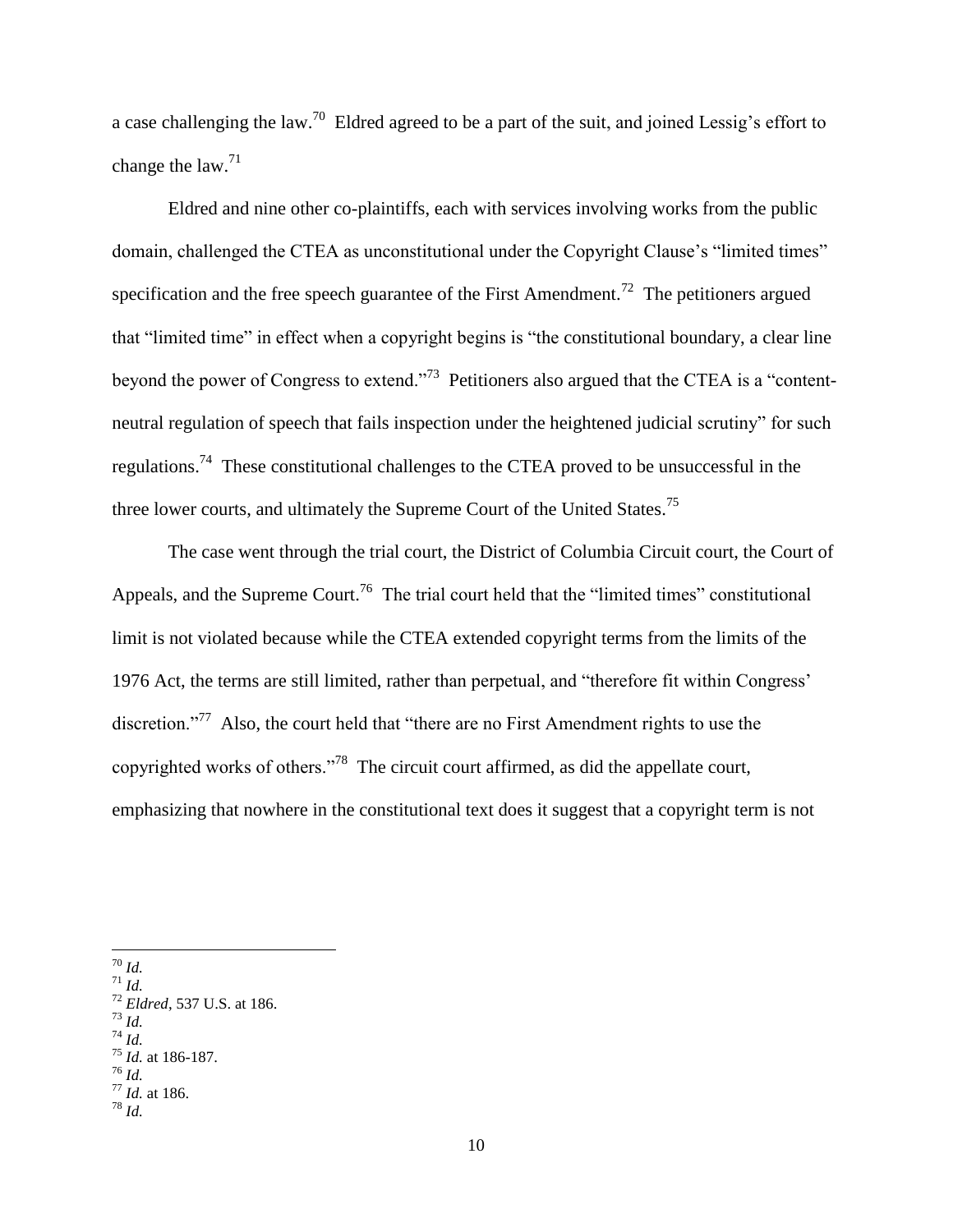for a limited time if it may later be extended for another limited time.<sup>79</sup> After the lower courts agreed, the Supreme Court heard the case in 2003, affirming the decision.<sup>80</sup>

The Eldred majority emphasized the Court's previous decisions of *Bonito Boats, Inc. v. Thunder Craft Boats, Inc.* and *Graham v. John Deer Co. of Kansas City* that held Congress can implement the "stated purposes of the Framers by selecting the policy which in its judgment best effectuates the constitutional aim."<sup>81</sup> The Court gave great deference to Congress, emphasizing that "the wisdom of Congress' action  $\ldots$  is not within our province to second-guess."<sup>82</sup> The Court seemed to move towards favoring rewarding the copyright owner, and away from their past belief of primarily promoting the public good, and providing public access to works.<sup>83</sup> Further acknowledging Congress' broad powers in regards to copyright, the Court held that Congress has a "virtually unlimited power to restrict the flow of new material into the public domain."<sup>84</sup> Therefore, it was clear that the Court gave strong deference to Congress and that expanding copyright terms are acceptable, so long as the term does not become perpetual.

However, the Court was unanimous in its belief that CTEA was an acceptable, constitutional law.<sup>85</sup> Justice Stevens dissented; stressing that focusing on the compensation of authors frustrates the members of the public who wish to make use of a work in the free market.<sup>86</sup> Furthermore, he felt that once a work is created, the need to encourage creation is

 $\overline{a}$ <sup>79</sup> *Id.*

<sup>80</sup> *Id.* 

<sup>&</sup>lt;sup>81</sup> *Id.* at Footnote 3 (citing Graham v. John Deere Co. of Kan. City, 383 U.S. 1, 6 (1966); Bonito Boats v. Thunder Craft Boats, Inc., 489 U.S. 141, 168 (1989)).

<sup>82</sup> *Id.* at 222.

<sup>83</sup> David E. Shipley, *Congressional Authority over Intellectual Property Policy After Eldred v. Ashcroft: Deference, Empty Limitations, and Risks to the Public Domain*, 70 ALB. L. REV. 1255, 1265 (2007) (citing Sony Corp. of Am. v. Universal City Studios, Inc., 464 U.S. 417, 429 (1984) (explaining that copyright law makes compensation to the author a secondary consideration); United States v. Paramount Pictures, Inc., 334 U.S. 131, 158 (1948) (focused on the idea that copyright law serves the public good rather than the copyright owner).

<sup>84</sup> *Id.* at 1266, citing Tyler T. Ochoa, *Origins and Meanings of the Public Domain*, 28 U. DAYTON L. REV. 215, 255- 56 (2002).

<sup>&</sup>lt;sup>85</sup> *Eldred*, 537 U.S. at 241-244 (Dissenting opinions of Justice Stevens and Justice Breyer).

<sup>86</sup> *Id.* at 226.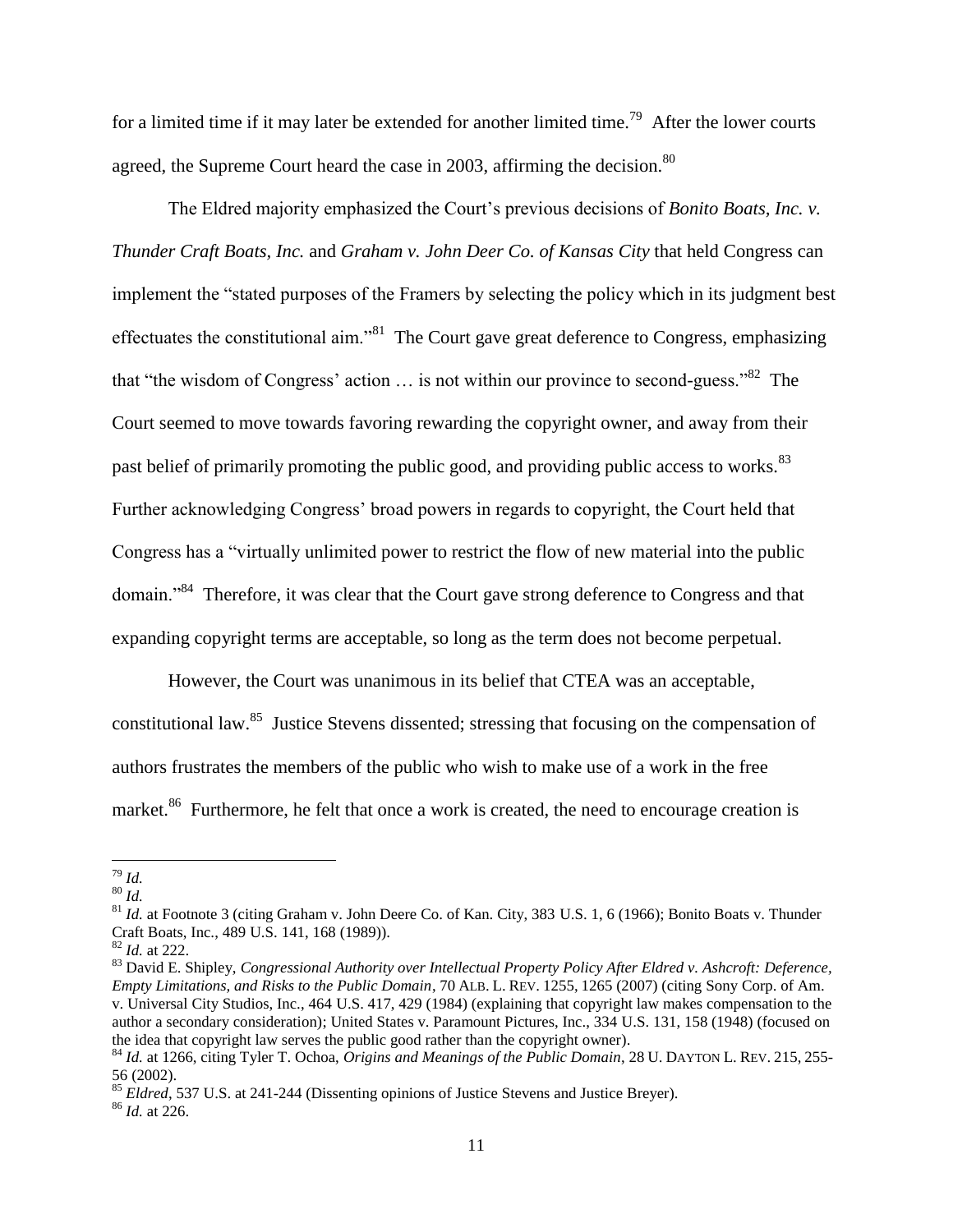diminished.<sup>87</sup> Stevens also believed that retroactive application of the CTEA would keep innumerable works out of the public domain, and that preventing the public domain from growing does not further the intent of the Copyright Clause.<sup>88</sup> He believed that the majority had gone too far, that the Court had essentially stated that Congress's actions under the Copyright Clause are judicially unreviewable.<sup>89</sup> Justice Breyer also dissented, believing that the original grant of a monopoly adequately incentivizes authors to create new work.<sup>90</sup> Breyer felt that extending the term of most copyrights to ninety-five years and many new copyrights to seventy years after the author's death was essentially a perpetual grant of copyright, and therefore unconstitutional.<sup>91</sup> He strongly felt that although Congress has broad power in regards to copyright, there are limits to that power, and that the CTEA over-stepped that boundary. $92$ Therefore, despite the CTEA passing constitutional muster, not all of the justices appreciated the sweeping deference granted to Congress. $^{93}$ 

The outcome in *Eldred* gives hope that future fights for the expansion of copyright protection will be successful. The Court bowed to Congress, permitting them to create copyright legislation as they saw fit, permitting that legislation is within constitutional boundaries. *Eldred* suggests that future term expansion, as long as the expansion is not perpetual, could be constitutional.

#### VI. THE ARGUMENTS FOR AND AGAINST COPYRIGHT EXTENSION

Many reasons have been put forth by experts, Congress, the courts, and copyright owners as to why copyright protection should be expanded or limited. As 2018 draws closer, these

 $\overline{a}$ <sup>87</sup> *Id.*

<sup>88</sup> *Id.* at 240-241.

<sup>89</sup> *Id.* at 241.

<sup>90</sup> *Id.*

<sup>91</sup> *Id.* at 242-243. <sup>92</sup> *Id.*

<sup>93</sup> *Id.* at 241-244.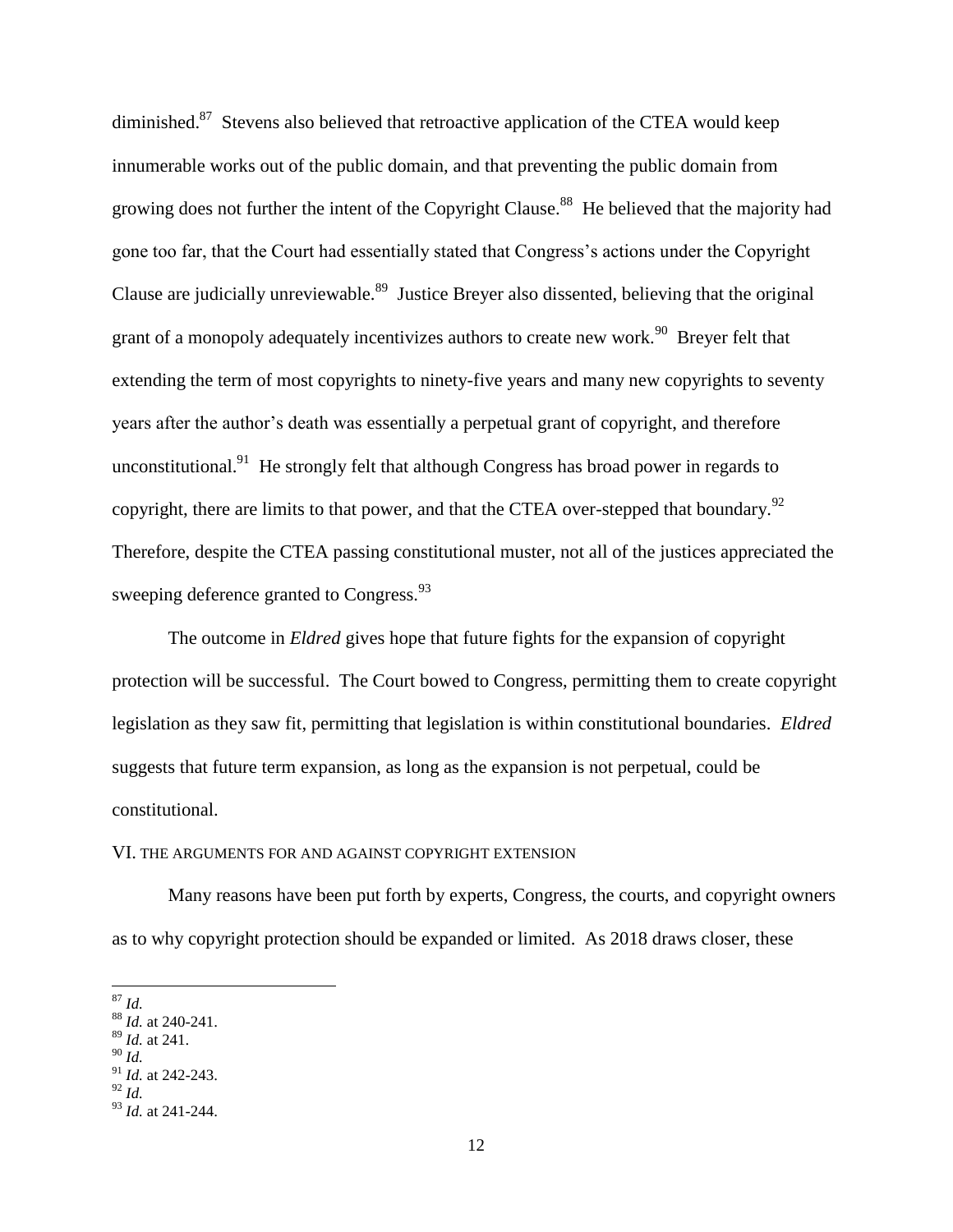arguments will undoubtedly be put forth again, as Congress will be faced with the decision of whether or not to extend copyright protection again. Both sides of the argument have ample reasons as to why expanding or limiting copyright protection furthers the goals of copyright law, but the benefits of expanding protection outweighs any fear of limiting public access, and will incentivize authors to create new works for years.

The purpose of copyright law is "to promote the Progress of Science and useful Arts, by securing for limited Times to Authors and Inventors the exclusive Right to their respective Writings and Discoveries."<sup>94</sup> The preamble of this section, "to promote the Progress of Science and useful Arts" illustrates that copyright law is more focused towards benefiting the public good, rather than compensating authors.<sup>95</sup> The second part of the section, "by securing for limited Times to Authors and Inventors the exclusive Right to their respective Writings and Discoveries," illustrates that while copyright law permits the grant of a monopoly to the author or inventor, it is to be for a limited time.<sup>96</sup> By permitting a limited monopoly, the Framers could ensure that the public would benefit from works entering the public domain after the author's "limited" exclusive ownership ceased. $97$  This language illustrates that creators are to be rewarded for a limited time, and the public is then to benefit from works entering the public  $domain - a benefit for both parties involved.<sup>98</sup>$ 

In 17 U.S.C. §106, Congress outlined the exclusive rights that copyright owners are granted.<sup>99</sup> Among other rights, copyright owners are permitted to reproduce their work, prepare

 $\overline{a}$ 

<sup>98</sup> *Id.* 

<sup>94</sup> U.S.C.A. Const. Art. I § 8, cl. 8.

<sup>&</sup>lt;sup>95</sup> *Id.*, Adevaniu, *supra* note 4 (explaining the intention of the Framer's in creating the Copyright Clause).

<sup>96</sup> *Id.*

 $^{97}$  *Id.* 

 $99$  17 U.S.C. §106.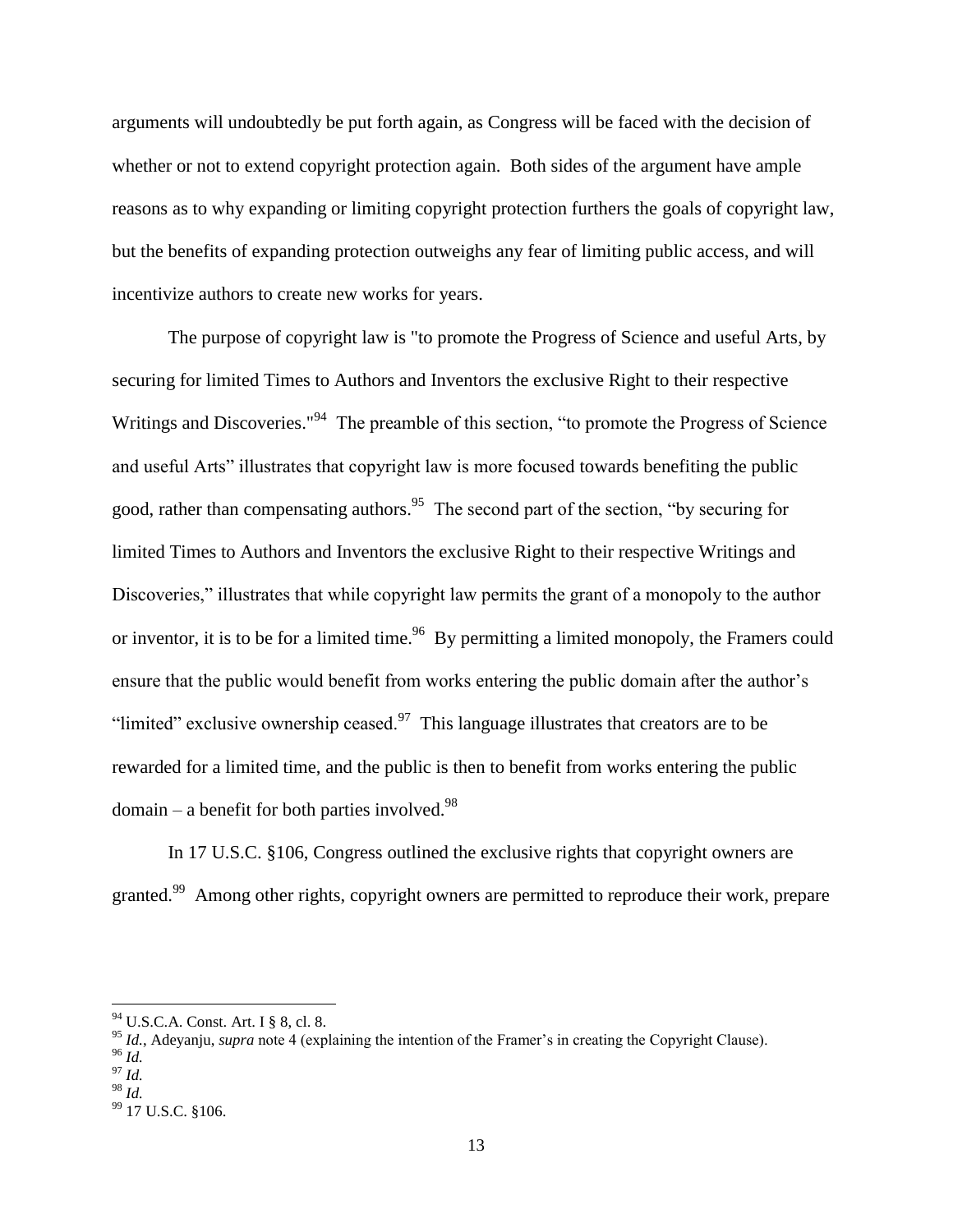derivative works based upon their copyrighted works, and distribute their copyrighted works.<sup>100</sup> These rights ensure that the creator can exclusively reproduce their work, build off their creation, and distribute their work in the way they choose. The rights granted to copyright owners further the progress of science and the useful arts, as the Framers intended.<sup>101</sup>

The goals of copyright law can be attained while still expanding copyright protection. As times change, the law needs to change accordingly, as has been evidenced by the amendments to the Copyright Act throughout the years.<sup>102</sup> Proponents of extension argue that expanding protection will further incentivize the creation of works, that works will be grossly underused if they fall into the public domain, that other works will be overused and exploited upon entering the public domain, and that the hard work of copyright owners can be tarnished when their work enters the public domain.<sup>103</sup> Proponents also claim that as times change and the life expectancy of people increase and the longevity of businesses grows as well, that copyright terms need to be extended.<sup>104</sup> Proponents of CTEA believed that protection should benefit the author, and at least two future generations of the author's heirs.<sup>105</sup> These arguments present valid reasons as to why copyright terms should be expanded and the expansion of copyright terms for another, longer limited time, will not violate the constitution.

The most important argument for copyright extension is that in order to continue to incentivize creation, authors need to be incentivized adequately. Longer copyright terms mean

<sup>100</sup> *Id.*, Mark S. Nadel, *How Current Copyright Law Discourages Creative Output: The Overlooked Impact of Marketing*, 19 BERKELEY TECH. L.J. 785, 794 (explaining the main purposes of copyright law).  $101$  17 U.S.C. §106.

<sup>102</sup> *See* Act of May 31, 1790, ch. 15, § 1, 1 Stat. 124 (1790 Act), Act of Feb. 1831, ch. 16, 4 Stat. 436 (repealed 1870), Act of Mar. 4, 1909, ch. 320, 35 Stat. 1075 (repealed 1976), Copyright Act of 1976, Pub. L. No. 94-553, 90 Stat. 2541. (Amendments to the Copyright Act).

<sup>103</sup> Christopher Buccafusco and Paul J. Heald, *Do Bad Things Happen When Works Enter the Public Domain?: Empirical Tests of Copyright Term Extension*, 28 BERKELEY TECH. L.J. 1, 12-17 (Spring 2013) (putting forth numerous hypotheses for copyright extension).

<sup>104</sup> Gifford, *supra* note 6, at 394-397.

<sup>105</sup> *Id.* at 389.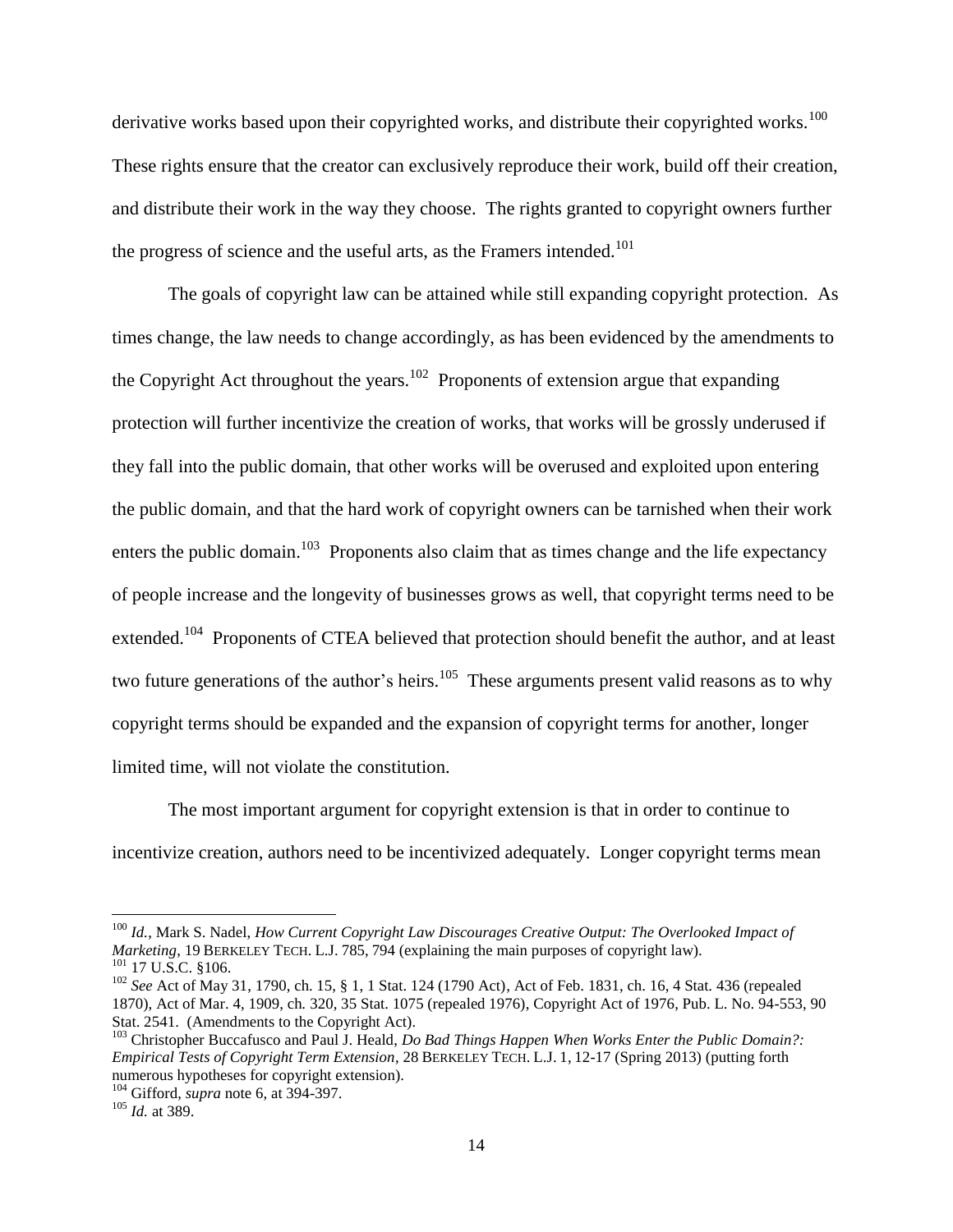that the author, and his business or heirs, will exclusively enjoy the rewards of his work for a longer time, thus creating more of an incentive for him to create.<sup>106</sup> Since life expectancies are increasing as time goes on, some argue that copyright should be extended, since the children and grandchildren of authors will outlive the current terms, and they deserve to reap the benefits of those who came before them, authors who want their descendants to benefit from their hard work.<sup>107</sup> Besides people living longer, technological advances have naturally extended the commercial longevity of works.<sup>108</sup> Companies can now grow into huge conglomerates that withstand the test of time for generations. These changes over time mean that works can be exploited longer, and that they should be.<sup>109</sup> Expanding copyright terms will therefore further incentivize creation, as authors will be reassured that their work will remain protected for a longer time.

The potential for works to be underused is also a concern for extension proponents.<sup>110</sup> If current copyright owners know that their exclusive right to their work is limited, this can "lead to inefficiencies because of impaired incentives to invest in maintaining and exploiting these works."<sup>111</sup> The creation of copyrighted works is often expensive.<sup>112</sup> The maintenance or continued production of works can also be extremely costly.<sup>113</sup> If terms are not long enough, creators cannot confidently know that they will be able to exclude others from copying their ideas, and therefore will refrain from creating in the fear that their investment will not be

 $\overline{a}$ 

<sup>111</sup> *Id.*, citing William M. Landes & Richard A. Posner, *Indefinitely Renewable Copyrigh*t, 70 U. CHI. L. REV. 471, 475 (2003) (arguing for indefinitely renewable copyright based on five-year renewable terms).

<sup>106</sup> Buccafusco and Heald, *supra* note 103, at 3.

<sup>107</sup> Adeyanju, *supra* note 4.

<sup>108</sup> *Id.*

<sup>109</sup> *Id.*

<sup>110</sup> Buccafusco and Heald, *supra* note 7, at 13.

<sup>112</sup> *Id.*

<sup>113</sup> *Id.* at 14.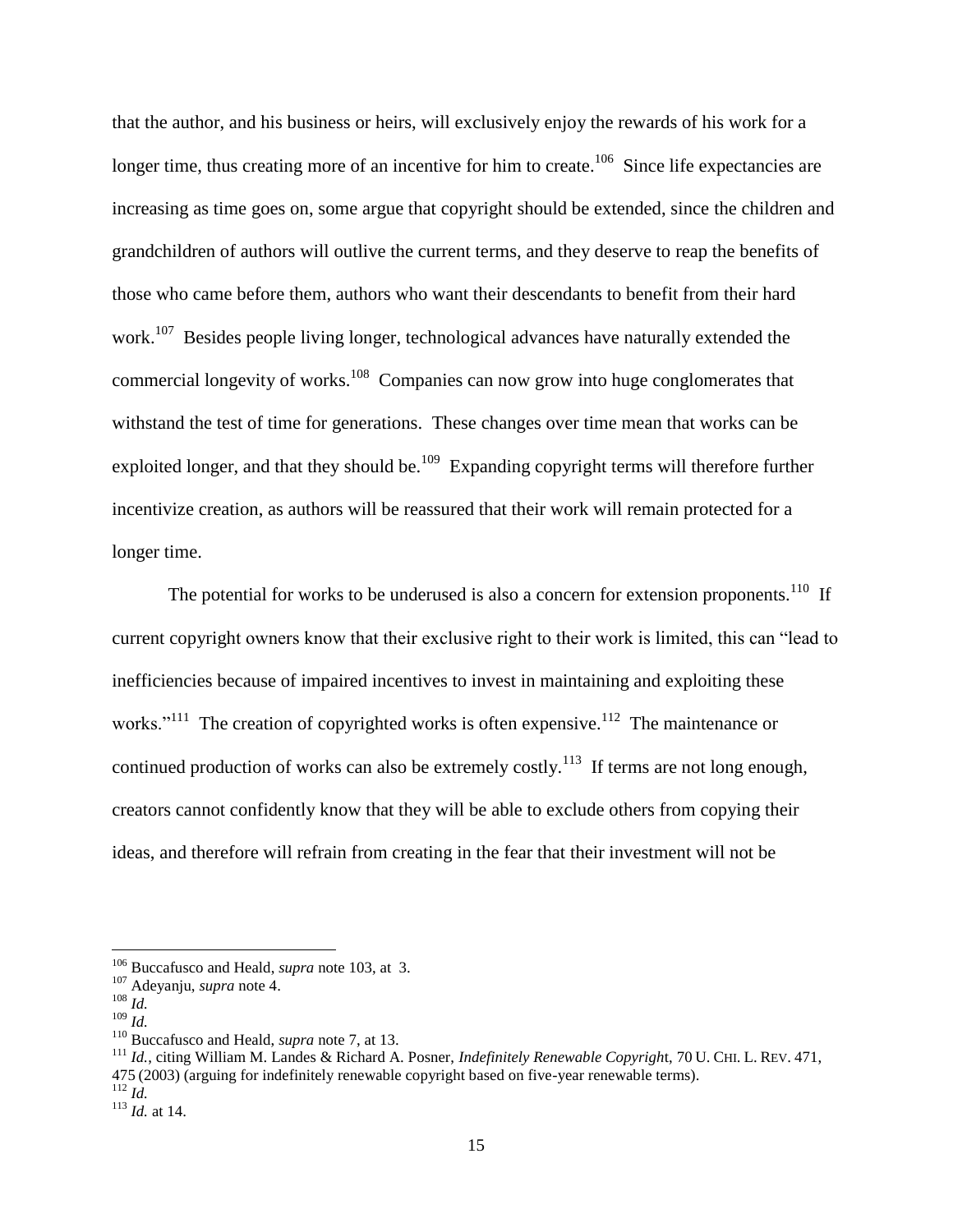recovered.<sup>114</sup> That undoubtedly suppresses creativity in some capacity, therefore harming the public. Copyright owners are granted the exclusive right to create derivative works from their creations.<sup>115</sup> However, if terms are not extended, creators will not necessarily be incentivized to create subsequent derivative works based on their creation.<sup>116</sup> While companies with long-term copyrights, such as Disney, have already recouped their investments long ago, they are still continuously investing in works featuring that copyright, and taking a copyright away prematurely therefore stifles creativity. Just because a company has profited "enough" from a copyright is not grounds for releasing it to the public domain. The potential for the underuse of current copyrights directly undermines the goal of progress, and is a rightful concern for expansion proponents.

When copyrights fall into the public domain, especially while they are still in active use, the gross overuse of the copyright is a realistic danger.<sup>117</sup> Assuming that the value of creative works is finite, when a work falls into the public domain, "others will rush to exploit the work's value immediately," which is not always in the best interest of the public.<sup>118</sup> Copyright owners should have the opportunity to exploit their own creations to the extent they chose to before the copyright is automatically seized by the public domain.<sup>119</sup> If authors know that they are creating works for the benefit of the public domain rather than for the gain of their heirs, they could be disenchanted from putting in the time and effort to create. By allowing works to fall into the public domain too soon, the work might not have hit its maximum value yet, despite being in

 $\overline{a}$ <sup>114</sup> *Id.* 

- <sup>115</sup> *Id.*
- <sup>116</sup> *Id.*
- <sup>117</sup> *Id.* at 15.
- <sup>118</sup> *Id.* <sup>119</sup> *Id.*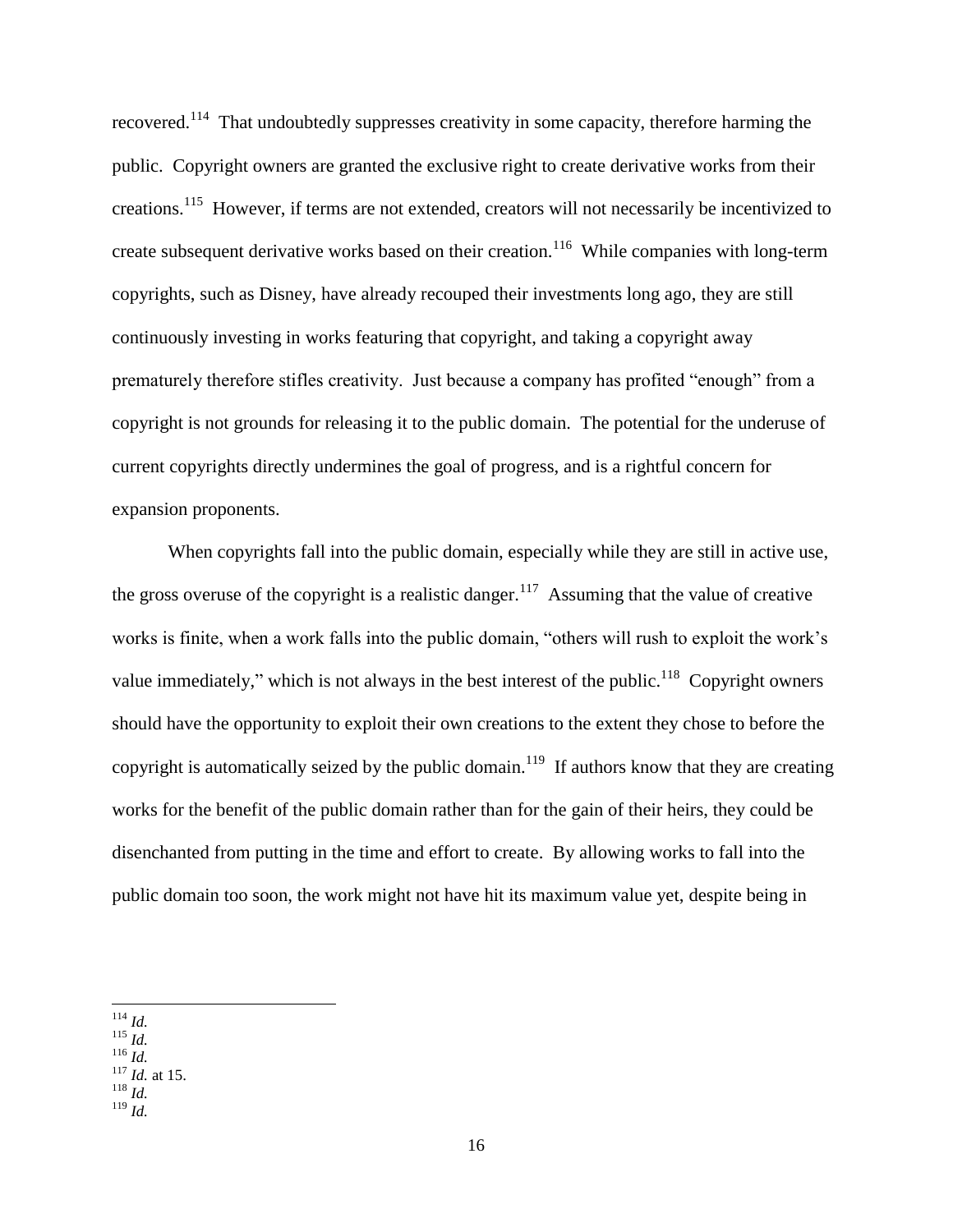existence for a number of years, and the danger of overuse of copyrights by others is very real, and copyright owners stand to lose the benefits from the works they created.<sup>120</sup>

Similar to the idea of others overusing copyrights and making them lose value, is the idea that by allowing copyrighted works to enter the public domain, the copyright can easily become tarnished.<sup>121</sup> Others are free to use the copyright, and can misuse and distort the copyright to their liking, very possibly tarnishing the original creation.<sup>122</sup> This can reduce the value of the copyright, and ultimately harm social welfare.<sup>123</sup> While some works created by others after a copyright enters the public domain will undoubtedly benefit society, the idea of taking a copyright that is in current use and tossing it into the public domain seems wrong. Copyright law seeks to incentivize derivative works by the author who created the work, not by allowing others to have their way with a work in the public domain, ultimately tarnishing the original copyright.<sup>124</sup> If consumers see a poor derivative work or an inappropriate use of a copyright, they potentially will be turned off from the original work, which harms the original author and can harm the public.<sup>125</sup>

However, the opponents of extension have their own ample arguments. Opponents believe that terms do not need to be extended any further in the interest of incentivizing new or derivative works, and that it is not reasonable to think that a twenty year increase in copyright terms for works that have already been created can incentivize new work.<sup>126</sup> Also, opponents to term extension argue that the increase in life expectancy argument of proponents is inadequate,

 $\overline{a}$ 

 $124 \overline{1}$ *Id.*  $125$  *Id.* 

<sup>120</sup> *Id.*

<sup>121</sup> *Id.* at 17.

 $122 \frac{1}{1}$ 

<sup>123</sup> *Id.* 

<sup>126</sup> Adeyanju, *supra* note 4, citing Patrick H. Haggerty, *The Constitutionality of the Sonny Bono Copyright Term Extension Act of 1998*, 70 U. CIN. L. REV. 651, 663 (2002).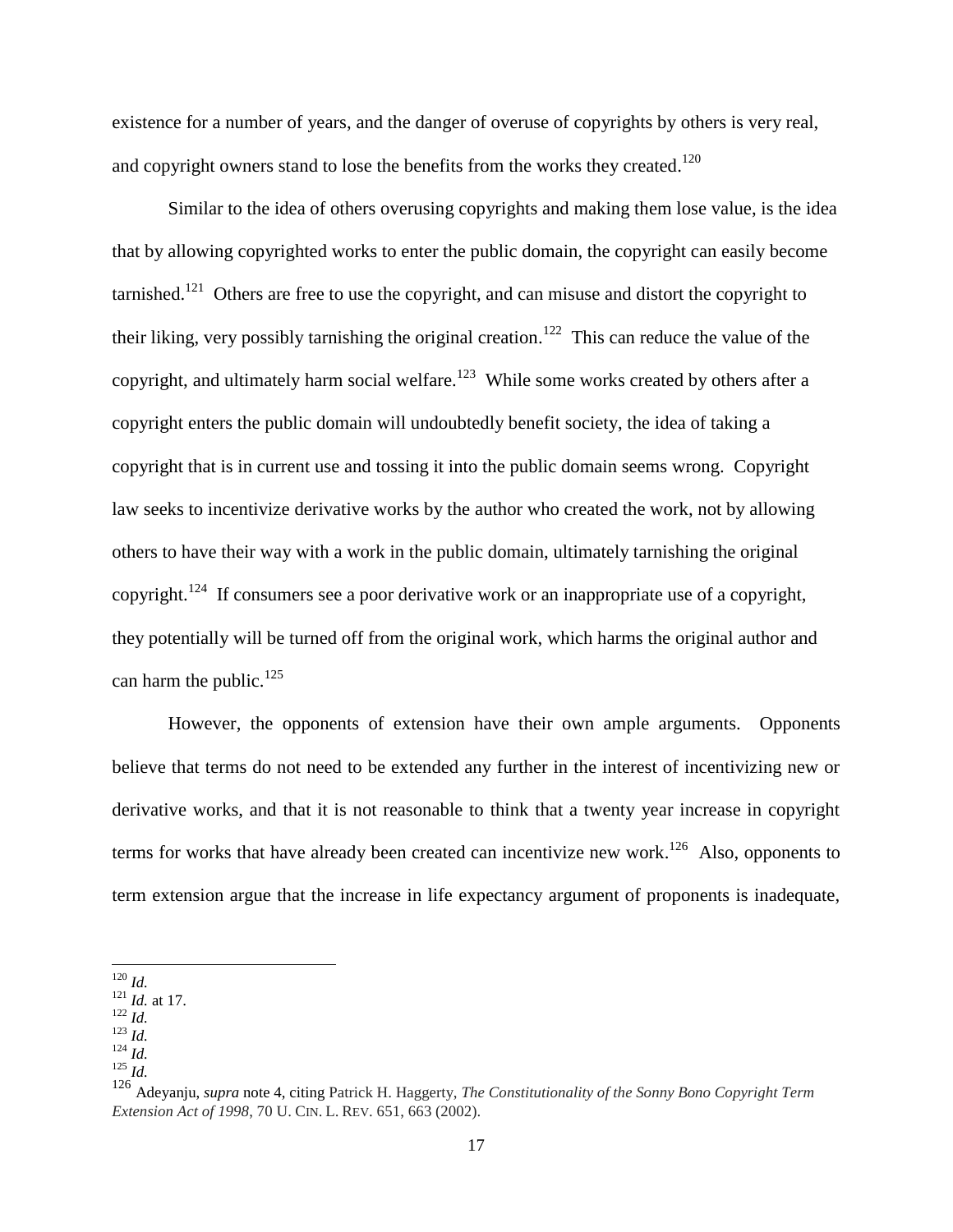as current terms provide for a number of protected years after the death of the author, so the author benefits from exclusive use for the duration of his lifetime.<sup>127</sup>

Opponents argue that the idea of protecting the work during the author's lifetime, and the lifetime of two generations after him is not an intention of copyright law.<sup>128</sup> This intent to grant protection to the author's heirs has never been expressly stated as a goal.<sup>129</sup> While the desire of a creator to pass on the fruit of his labors is reasonable, it is too far to support a system that seeks to benefit descendants that the author did not even know.<sup>130</sup> Also, the general public will be better off if the heirs of these hypothetical authors did something productive.<sup>131</sup>

Along the same lines of not wanting to protect the rights of future descendants, opponents disagree that terms should be extended as life expectancies are increasing.<sup>132</sup> Opponents argue that since the current term framework provides for protection for seventy years after the author's death, so the work will still be protected for a number of years.<sup>133</sup> As life expectancies are increasing, the author will potentially live longer, and thus the term is automatically extended for that many more years.<sup>134</sup> Opponents feel that since there is no right for two generations to benefit from copyright protection, that increased life expectancy is also not a legitimate reason to extend copyright protection.<sup>135</sup>

While proponents of copyright acknowledge that companies are surviving longer and that technological advances have made works commercially viable for longer periods, opponents

 $127$  Gifford, supra note 6, at 396.

<sup>128</sup> *Id.* at 394.

<sup>129</sup> *Id.* 

<sup>130</sup> *Copyright Term Extension Act: Hearings on H.R. 989 Before the Subcomm. on Courts and Intellectual Property of the House Comm. on the Judiciary, supra* note 181 (explaining viewpoint of Dennis S. Karjala, Professor of Law, Arizona State University about the negative aspects of granting protection to future generations).

<sup>131</sup> Gifford, *supra* note 6, at 395.

<sup>132</sup> *Id.*

<sup>&</sup>lt;sup>133</sup> The Sonny Bono Copyright Term Extension Act, Pub. L. No. 105-298, 112 Stat. 2827 (1998) (codified in scattered sections of 17 U.S.C.).

<sup>134</sup> Gifford, *supra* note 6, at 395.

<sup>135</sup> *Id.*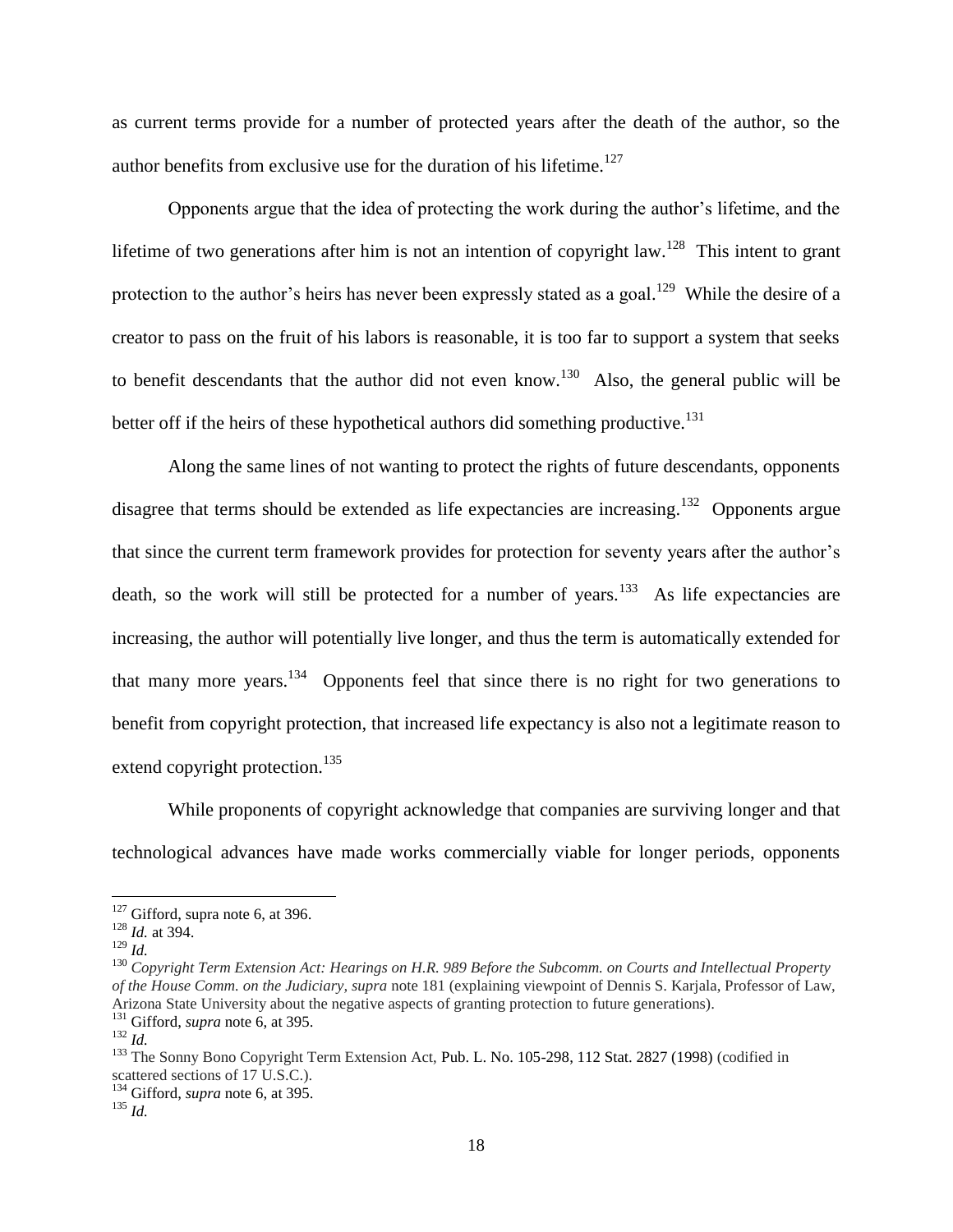claim that copyright protection is a "bargained agreement between the government and the creators. Copyright protection is not an inherent right, but a statutory creation of the government."<sup>136</sup> Opponents argue that authors know that their work will eventually fall into the public domain, and that this is a social bargain that exists in our society.<sup>137</sup>

Opponents also believe that extension is a potential violation of the public trust doctrine.<sup>138</sup> Since the public benefits from works entering the public domain, freezing the public domain for a certain number of years can constitute a wrongful taking of works that were going to enter the public domain and benefit the public.<sup>139</sup> Opponents believe that this doctrine can be applied to copyright law and that freezing the public domain is a direct violation of the public trust doctrine.<sup>140</sup>

Decreasing the number of works available for use in the public domain comes with its own dangers, according to opponents of extension. If works are kept out of the public domain, authors have less material to build upon.<sup>141</sup> Also, some companies and creators suffer, since they have less to choose from that they can use from the public domain, therefore stifling creativity.<sup>142</sup> After the passage of CTEA, the public domain remains frozen until 2018, with no new works entering it.<sup>143</sup>

<sup>136</sup> *Id.*, citing Marci A. Hamilton, *Art and the Marketplace of Expression,* CARDOZO ARTS & ENT. <sup>L</sup>.J. 167, 169 (1999).

 $^{137}$  *Id.* at 396.

<sup>138</sup> *Id.* citing Berkman Center for Internet and Society, *A Brief Statement of the Relevance of the Public Trust Doctrine to the CTEA* (last modified Apr. 11, 1999) ‹http://cyber.law.harvard.edu/eldredvreno/pubtrst2.html› (citing Illinois Cent. R.R. Co. v. Illinois, 146 U.S. 387, 453 (1892)).

 $^{139}$  *Id.* 

<sup>140</sup> *Id.*

<sup>141</sup> *Id.* at 397-398.

<sup>142</sup> *Id.*

<sup>&</sup>lt;sup>143</sup> The Sonny Bono Copyright Term Extension Act, Pub. L. No. 105-298, 112 Stat. 2827 (1998) (codified in scattered sections of 17 U.S.C.).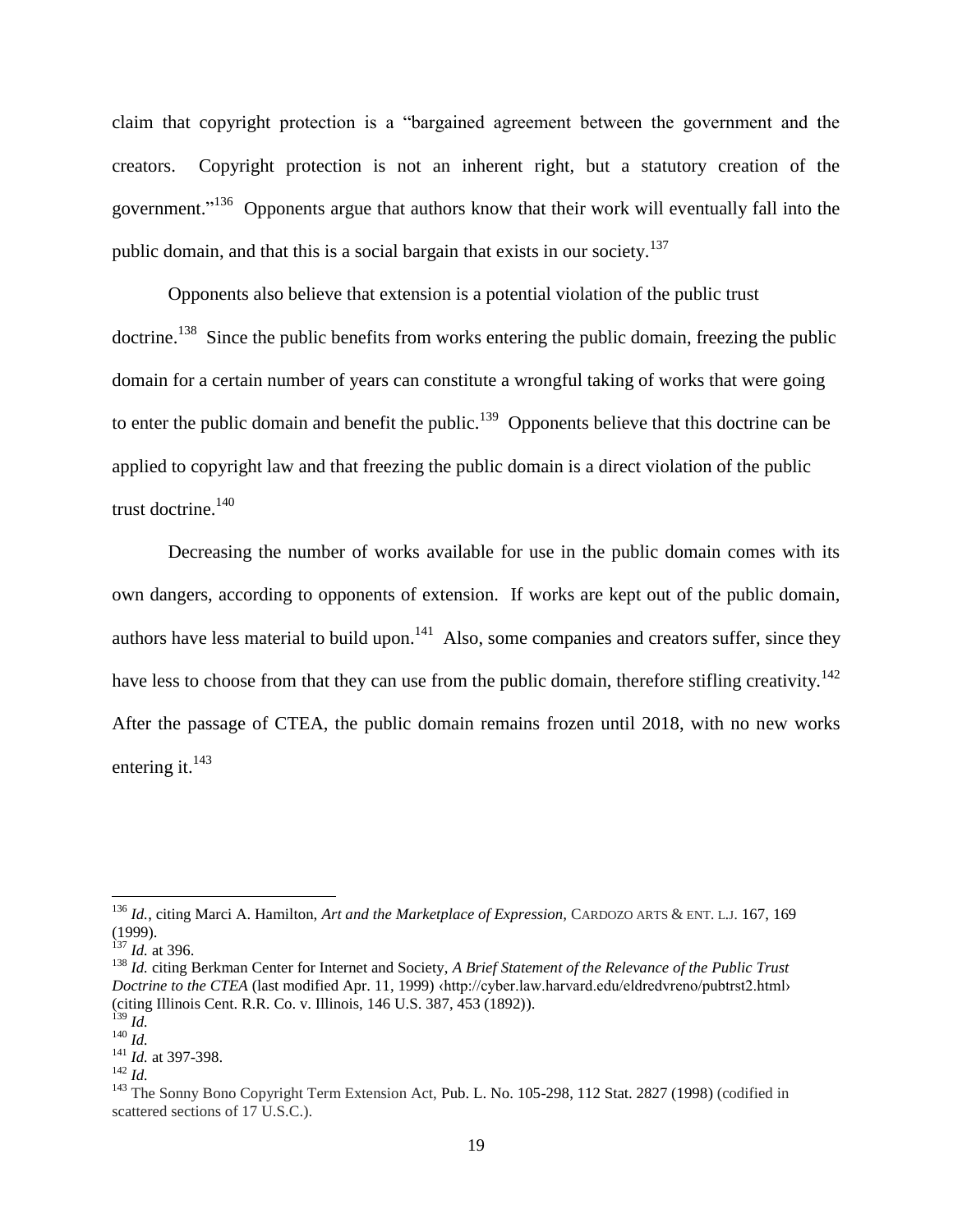Opponents also are suspicious of the idea that extended terms will necessarily incentivize authors to create new works.<sup>144</sup> Their view is that it is unlikely that an author would be incentivized to create a copyrightable work merely because twenty or so years of additional protection is provided.<sup>145</sup> Opponents staunchly believe that if the benefit of incentivizing authors does exist by extending terms, that benefit is easily outweighed by the harm to the public, especially with fewer additions to the public domain.<sup>146</sup>

Besides the aforementioned arguments, opponents staunchly believe that copyright term extension is at the point where it has become unconstitutional.<sup>147</sup> The plaintiffs argued this in *Eldred*, without success.<sup>148</sup> Since the constitution grants a copyright owner a temporary monopoly, opponents believe that by continuously increasing terms, Congress is permitting a perpetual copyright term, which is unconstitutional.<sup>149</sup> Opponents also argue that extension is unconstitutional under the First Amendment.<sup>150</sup> If the public domain is not growing, opponents argue that this is a limit on free speech, as those authors cannot use the works that potentially would be entering the public domain.<sup>151</sup>

In balancing the arguments of both the proponents and the opponents of extension, it is evident that the benefits of extension outweigh the potential pitfalls – and adhere to the basic goals of copyright law. As times change, so must our laws, and with longer life expectancies and commercial viability of works comes the need for longer terms to continue incentivizing

<sup>144</sup> Gifford, *supra* note 6, at 400.

<sup>145</sup> *Id.*

<sup>146</sup> *Id.* 

<sup>&</sup>lt;sup>147</sup> *Eldred*, 537 U.S. at 186 (plaintiffs argued that the CTEA was unconstitutional as a violation of the "limited" times" phrase of the Copyright Clause).

<sup>148</sup> *Id.*

<sup>149</sup>Joseph D. Mirarchi, *The Big Effect of Two Little Words: Why A "Limited Times" Challenge Will Stop the Next Copyright Term Extension*, 43 RUTGERS L.J. 131, 132 (2012) (explaining that continuous extensions are attempts by Congress to make copyright "effectively perpetual").

<sup>&</sup>lt;sup>150</sup> Eldred, 537 U.S. at 186 (plaintiffs argued that CTEA was unconstitutional as a violation of the First Amendment).

<sup>151</sup> *Id.*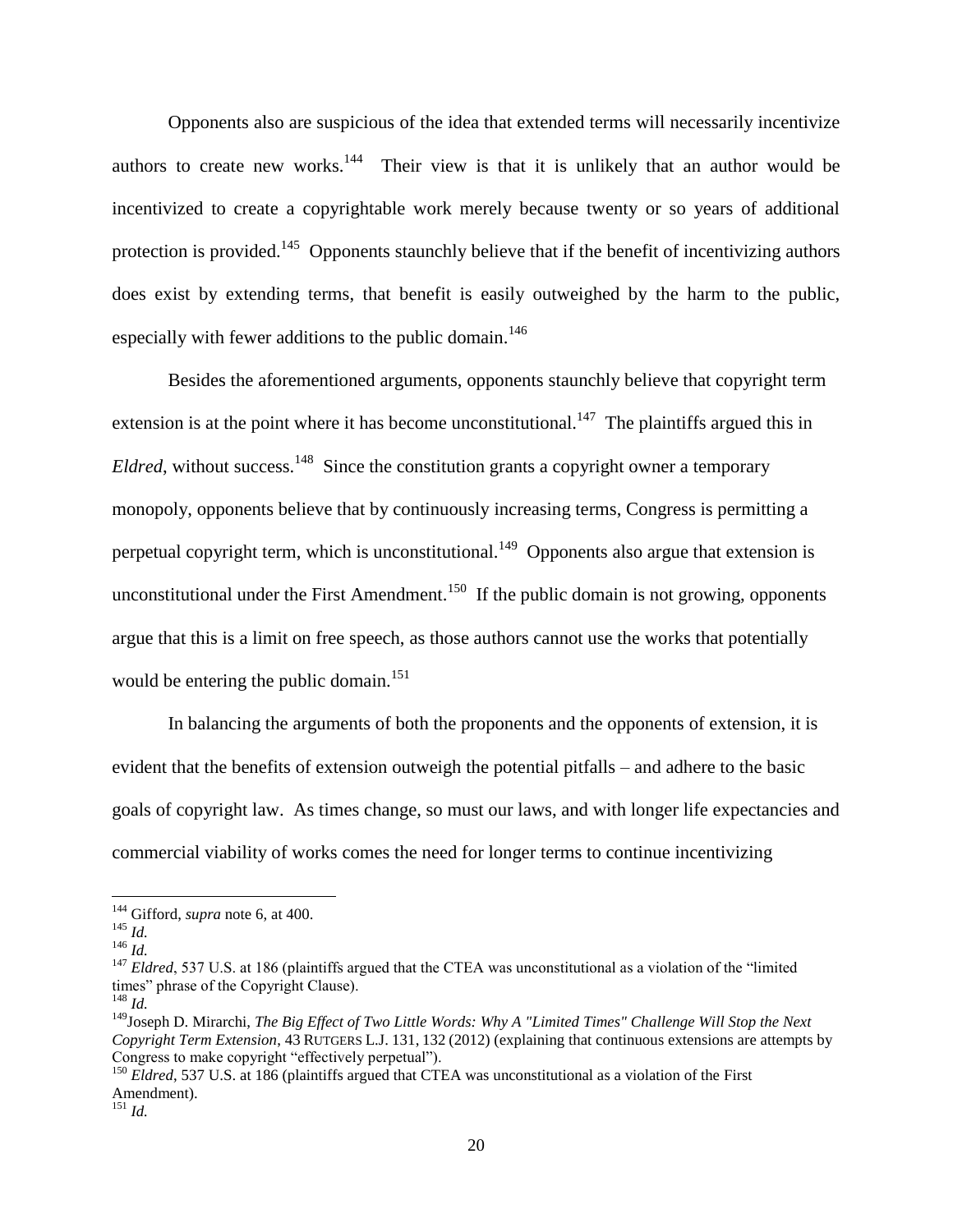creation. In order to promote the all-important progress of science and the useful arts, authors and companies need to be adequately incentivized to create, expanding terms for longer, but limited, times.

Studies have proven that extension has previously increased the amount of new copyrights, thus incentivizing creation. In 2003, a study proved that the last two major copyright changes before CTEA, the Copyright Act of 1976 and the 1988 Berne Convention, had significant effects on copyright registrations.<sup>152</sup> The Berne Convention, a treaty that provided some international protection from copyrights, was associated with approximately a ten percent increase in registrations.<sup>153</sup> Also, the overall increase in copyright registrations after the 1976 Copyright Act, which extended protection to the life of the author plus fifty years, was about sixteen percent.<sup>154</sup> While the conclusion that therefore these extension of copyright terms increased creativity has been refuted, it seems that any increase in copyrights can be considered an increase in creativity and beneficial to the public, making more works available. Apparently, there is only a "thirty-eight percent chance that a law increasing copyright protection will lead to an increase in the number of new registrations for a single, unknown category of copyrighted work."<sup>155</sup> However, any chance of an increase in copyrights would benefit the public. It seems reasonable to predict that the further expansion of terms would increase registration again – which supports the goal of copyright law to further the progress of the sciences and the useful arts. $156$ 

<sup>152</sup> William M. Landes & Richard A. Posner, *The Economic Structure of Intellectual Property Law 2010* (2003) (explaining the change in copyright registration after previous major changes to copyright law); Debora Halbert, *Intellectual Property in the Year 2025*, 49 J. COPYRIGHT SOC'Y U.S.A. 225 (2001) (describing the 1988 Berne Convention).

<sup>153</sup> Landes & Posner, *supra* note 164, at 247.

<sup>154</sup> *Id.*; 17 U.S.C. § 102 (1976).

<sup>155</sup> Ku, Sun & Fan, *supra* note 161, at 1686-87,

<sup>156</sup> *Eldred,* 123 S.Ct.at 128 (stating the goals of copyright law).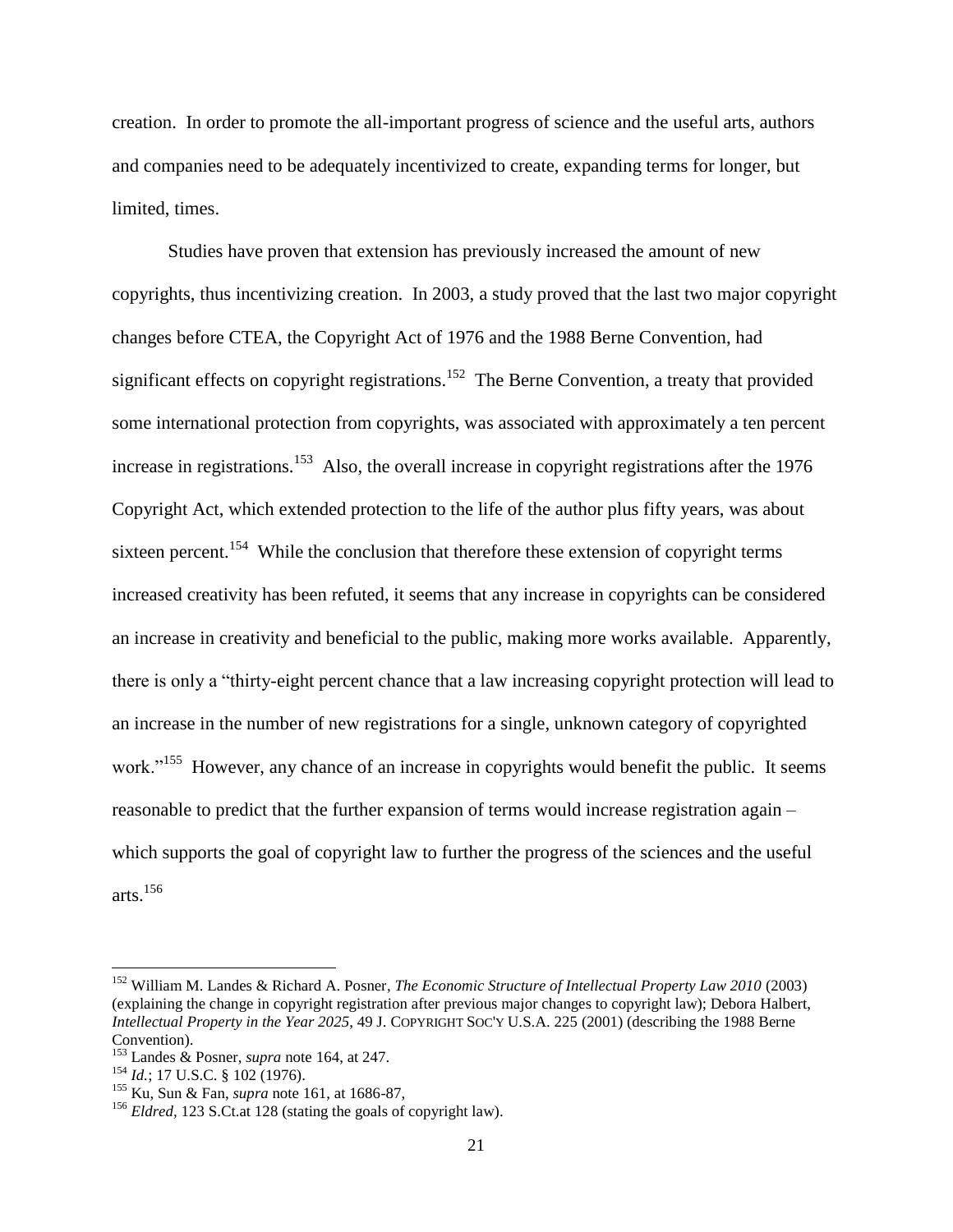Other studies have shown that changes in copyright law have beneficially affected the public's valuation of firms that relied on copyright law.<sup>157</sup> In a study measuring how changes in copyright protection changed the market value of firm equity from 1985 to 1998, it was determined that statutory changes and court decisions had a significant impact on equity returns.<sup>158</sup> Furthermore, the study showed that the "legal changes broadening copyright protection were associated with increase in firm equity, while legal changes narrowing copyright protection were associated with decreases in firm equity."<sup>159</sup> Therefore, changes in copyright law had an effect on the public's "valuation of firms that relied upon copyright law."<sup>160</sup> This ultimately benefits the public, by keeping businesses alive, aiding the economy, and making more works available to the public.

As for opponents arguing that copyright term extension is unconstitutional, the Supreme Court has directly ruled otherwise.<sup>161</sup> In *Eldred*, the Supreme Court stated that, "[t]he CTEA reflects judgments of a kind [ $\dots$ ] we cannot dismiss as outside the Legislature's domain."<sup>162</sup> The Court held that Congress "rationally credited protections that longer terms would encourage copyright holders to invest in […] their works" because of the incentives that copyright term extension would create.<sup>163</sup> Since it has already been determined that an extended, yet limited, copyright term is constitutional, Congress is confirmed to have the power to do so. Another extension would not indefinitely extend copyright terms – and that is the only reason that extension could be destroyed as unconstitutional. Therefore, a longer extension is in the power

<sup>157</sup> Matthew J. Baker & Brendan M. Cunningham, *Court Decisions and Equity Markets: Estimating the Value of Copyright Protection*, 49 J.L. & Econ. 567. (explaining how changes in copyright law impacts the market valuation of firms).

<sup>158</sup> *Id.* at 571-72.

<sup>159</sup> Ku, Sun & Fan, *supra* note 161, at 1686-87, citing *Id.* at 582-84.

<sup>160</sup> *Id.* at 1687.

<sup>161</sup> *Eldred*, 537 U.S. at 186.

<sup>162</sup> *Id.* at 188.

<sup>163</sup> *Id.*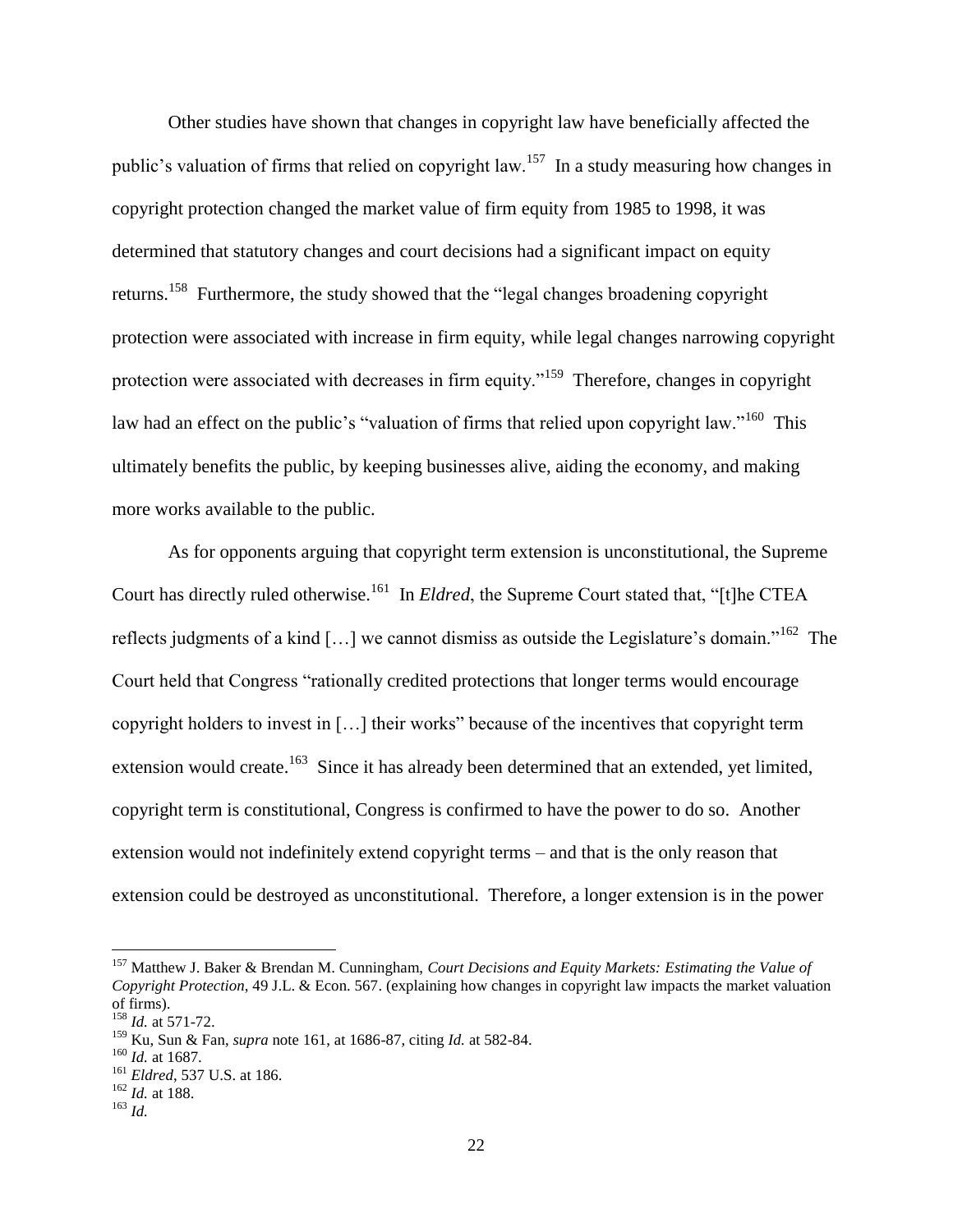of Congress to decide upon, and the Supreme Court has already held that it will give great deference to Congress in this arena.<sup>164</sup>

Yet another study, conducted in 2006, proved that countries that extended the terms of copyright from the author's life plus fifty years to the author's life plus seventy years anytime between 1991 and 2002, saw a significant increase in movie production.<sup>165</sup> This data proved that a relationship between copyright duration and the production of movies does exist, and that increasing copyright duration has a positive impact.<sup>166</sup> Increased movie production, or the increased production of anything copyrightable, furthers the goal of copyright, and these studies show that increased copyright protection is an incentive for creation.<sup>167</sup>

The fact that life expectancies and the commercial viability of works increases demonstrates a need for the expansion of copyright, for additional incentive to create. As life expectancy increases, an author's children and grandchildren can very easily live past the duration of copyright protection of the author's life plus seventy years.<sup>168</sup> Also, modern technology has increased the commercial viability of works. Companies are surviving longer, some becoming international conglomerates that have no foreseeable demise, and in order to incentivize these companies to keep creating, they need additional protection. If a company whose main copyrights have existed for a long time knows their work will soon fall into the public domain, they would likely be less incentivized to create derivative works or more new works utilizing that copyright. For example, Disney might begin rethinking their excessive branding utilizing Mickey Mouse if they stand to lose that copyright in 2018. They could

<sup>164</sup> *Id.* at 219.

<sup>165</sup> Ivan P.L. Png & Qiu-Hong Wang, *Copyright Duration and the Supply of Creative Work* (Sept. 2006), available at http:// papers.ssrn.com/sol3/papers.cfm?abstract\_id=932161.

 $^{166}$  *Id.* <sup>167</sup> *Id.*

<sup>168</sup> Adeyanju, *supra* note 4, citing Patrick H. Haggerty, *The Constitutionality of the Sonny Bono Copyright Term Extension Act of 1998*, 70 U. CIN. L. REV. 651, 661 (2002).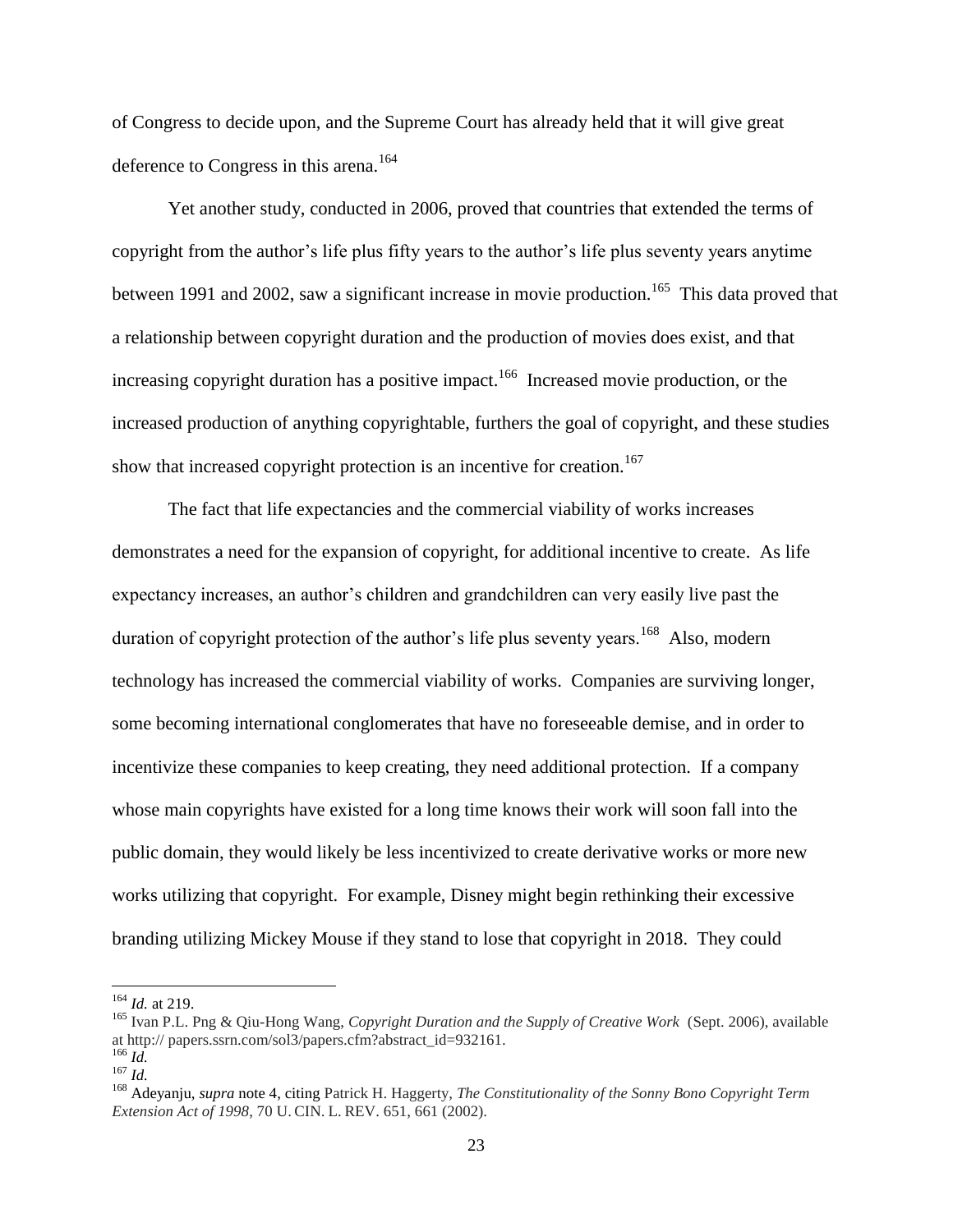potentially start utilizing some of their other characters more prominently and stop making new works featuring Mickey Mouse. Bruce Lehman, the former Commissioner of Patents and Trademarks, explained to Congress, "There is ample evidence that shows that once a work falls into the public domain it is neither cheaper nor more widely available than most works protected by copyright."<sup>169</sup> Lehman further explained that quality copies of public domain works are not widely available because publishers may not want to publish a work that is in the public domain, fearing that they will not recoup their investment.<sup>170</sup> Therefore, not only would the creator suffer from losing his copyright protection, but this sort of behavior harms the public, who does not get the benefit of these works. While current protection does supply security for a significant amount of time, an increase in protection would promote progress even more, and is more in line with the increase in life expectancy and the commercial viability of works.

The threat of underuse of copyrights supports extension, due to the belief that works become less available to consumers when they enter the public domain.<sup>171</sup> By not extending rights, some current copyright owners know that protection for their work is limited and they will be less inclined to invest the money, time, and effort into building upon their copyrights since they will not necessarily be able to recoup their investment costs.<sup>172</sup> This harms the public, as some works will therefore never be created. This also applies to works that have already been created.<sup>173</sup> Since some works require "costly investments to maintain, produce, and distribute," if authors know they cannot recoup their investment, they will not bother to invest at all.<sup>174</sup> For example, while Disney has recouped their initial investment in creating the Mickey Mouse image

 $\overline{a}$ 

<sup>173</sup> *Id.*

<sup>169</sup> Buccafusco and Heald, *supra* note 103, at 9.

<sup>170</sup> *Id.*

<sup>171</sup> *Id.* at 13.

 $^{172}$  *Id.* 

<sup>174</sup> *Id.*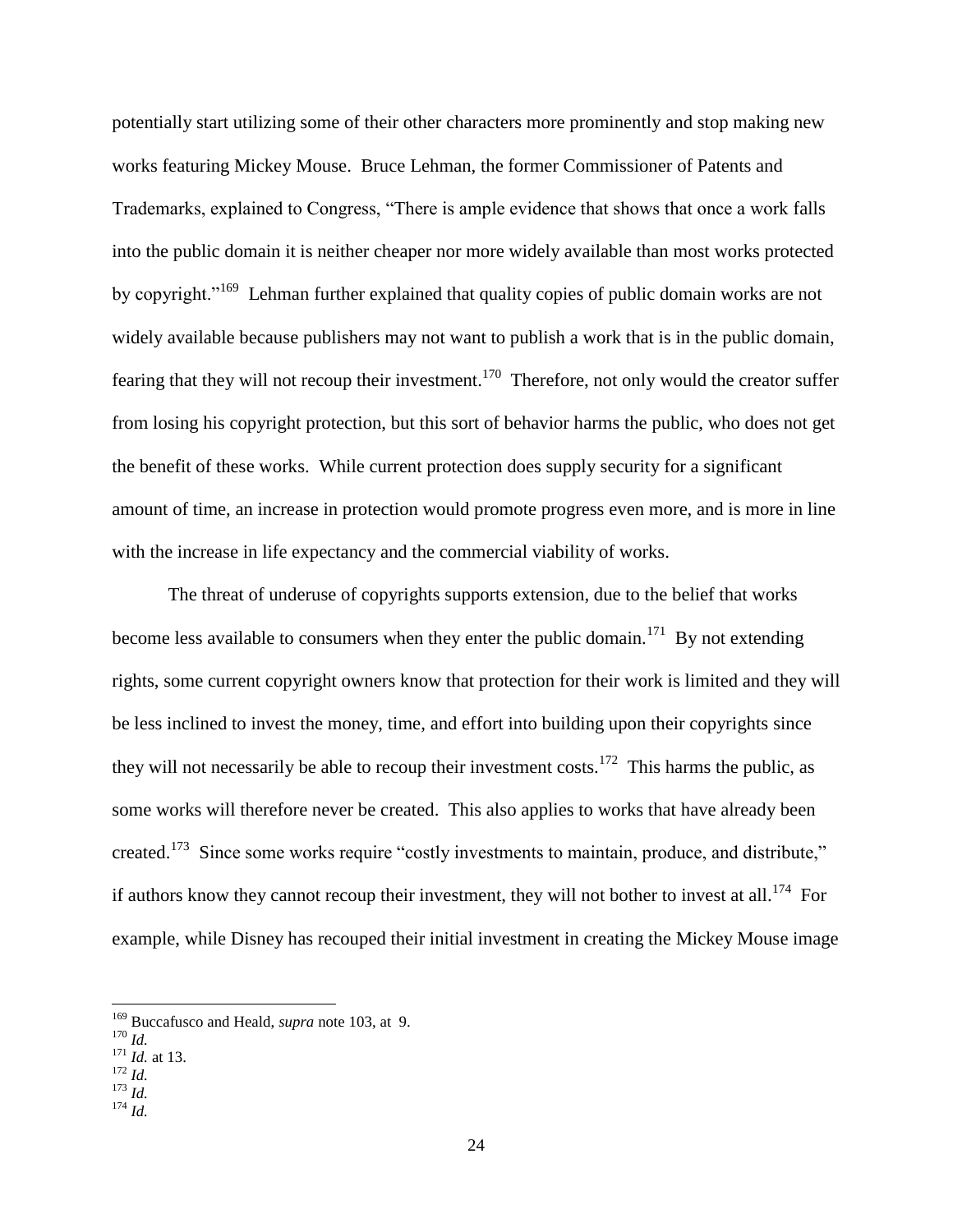that is copyrighted, they perpetually utilize Mickey Mouse on products and in their theme parks, which is a continuous cost. If Mickey Mouse fell into the public domain, Disney might stop utilizing him, thinking they would not be able to recoup expenditures, and Mickey could become underused, not benefitting anyone. Allowing a work to fall into the public domain can therefore result in the underuse of works, which not only harms the original author, who could continue to profit from the work if it remained under copyright, but the public as well.

Besides the hazard of the general underuse of copyrights, comes the risk that copyrighted works will be underused in a way that limits derivative works.<sup>175</sup> Professor Arthur Miller explains "you have to provide incentives for [producers] to produce the derivatives, the motion picture, the TV series, the documentary, whatever it may be."<sup>176</sup> This ultimately harms the public, by preventing progress as a result of derivative works the author could have created.

The tarnishment of copyrights not only affects copyright holders but the public. If a copyright enters the public domain and anyone can create a work with it, the public can either be misled into thinking the creation is the legitimate work of the author, and might consume goods that are not up to the quality level that they expected and the author's reputation can be damaged. For example, the well-loved Christmas classic, "It's a Wonderful Life" fell into the public domain in the 1980s.<sup>177</sup> Television networks played poor-quality versions of the film, and companies sold the film on VHS tapes, using whatever shoddy-condition version of the film that they could find.<sup>178</sup> Multiple versions of the film existed in "horrid condition," and the film was

<sup>175</sup> *Id.* citing *Symposium, The Constitutionality of Copyright Term Extension: How Long is Too Long?*, 18 CARDOZO ARTS & ENT. L.J. 651, 693 (2000) (panel comments of Arthur Miller).

<sup>176</sup> *Id.*

<sup>177</sup> Steven Mitchell Schiffman, *Movies in the Public Domain: A Threatened Species*, 20 COLUM.-VLA J.L. & ARTS 663, 664 (1996).

<sup>178</sup> Scott M. Martin, *The Mythology of the Public Domain: Exploring the Myths Behind Attacks on the Duration of Copyright Protection*, 36 LOY. L.A. L. REV. 253, 273 (2002) (explaining the process of "It's a Wonderful Life" entering the public domain and being rescued).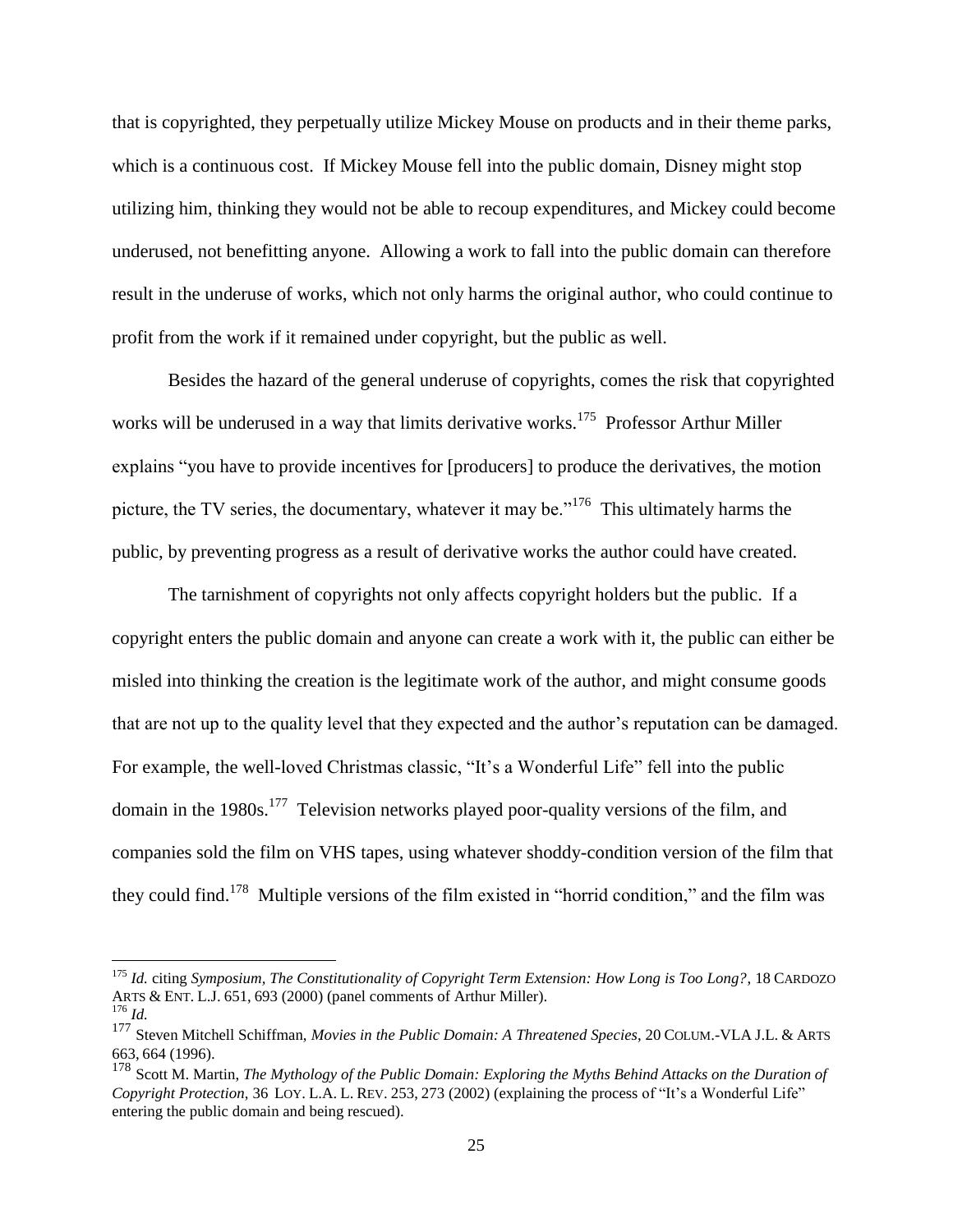often altered by local television stations that removed parts and made ample room for commercials.<sup>179</sup> Luckily, the film was removed from the public domain when a company successfully claimed that it still held the copyright.<sup>180</sup> The film was thereafter digitally restored and played and distributed in the way it should have been, arguably benefitting the public by being quality entertainment.<sup>181</sup> While copyright protection cannot last forever, it is reasonable that terms should be extended because works that are very much still in use deserve to be protected from tarnishment, for the sake of not only the authors, but the public as well.

In summary, while the public domain benefits the public by providing works for authors to build upon and public access to older works, it is also a problem for copyrights that are not ready to enter the public domain. If terms are extended for a limited time, works will all inevitably fall into the public domain – but after more time has passed, which better suits modern times. Exploited and poorly-produced copies can be made which damages the reputation of the original author, and importantly, misleads the public or presents them with lesser-quality works. With more years of protection, comes more years that authors know they and their descendants will benefit from their work, which provides the incentive to create, which undoubtedly always benefits the public.

#### VII. HOW COPYRIGHT PROTECTION SHOULD BE EXTENDED IN 2018

As 2018 approaches, Congress will again need to start considering the arguments for and against term extensions. Congress should recognize that to further incentivize progress and to reward the creativity behind original works, copyright terms should be extended. The only limit

 $\overline{a}$ <sup>179</sup> *Id.*

<sup>180</sup> Henry S. Cohn, Brand Name Bullies: The Quest to Own and Control Culture by David Bollier John Wiley & Sons, Hoboken, NJ, 2005. 309 Pages, Fed. Law., September 2005, at 53, 54.

<sup>181</sup> Martin, *supra* note 181 at 273.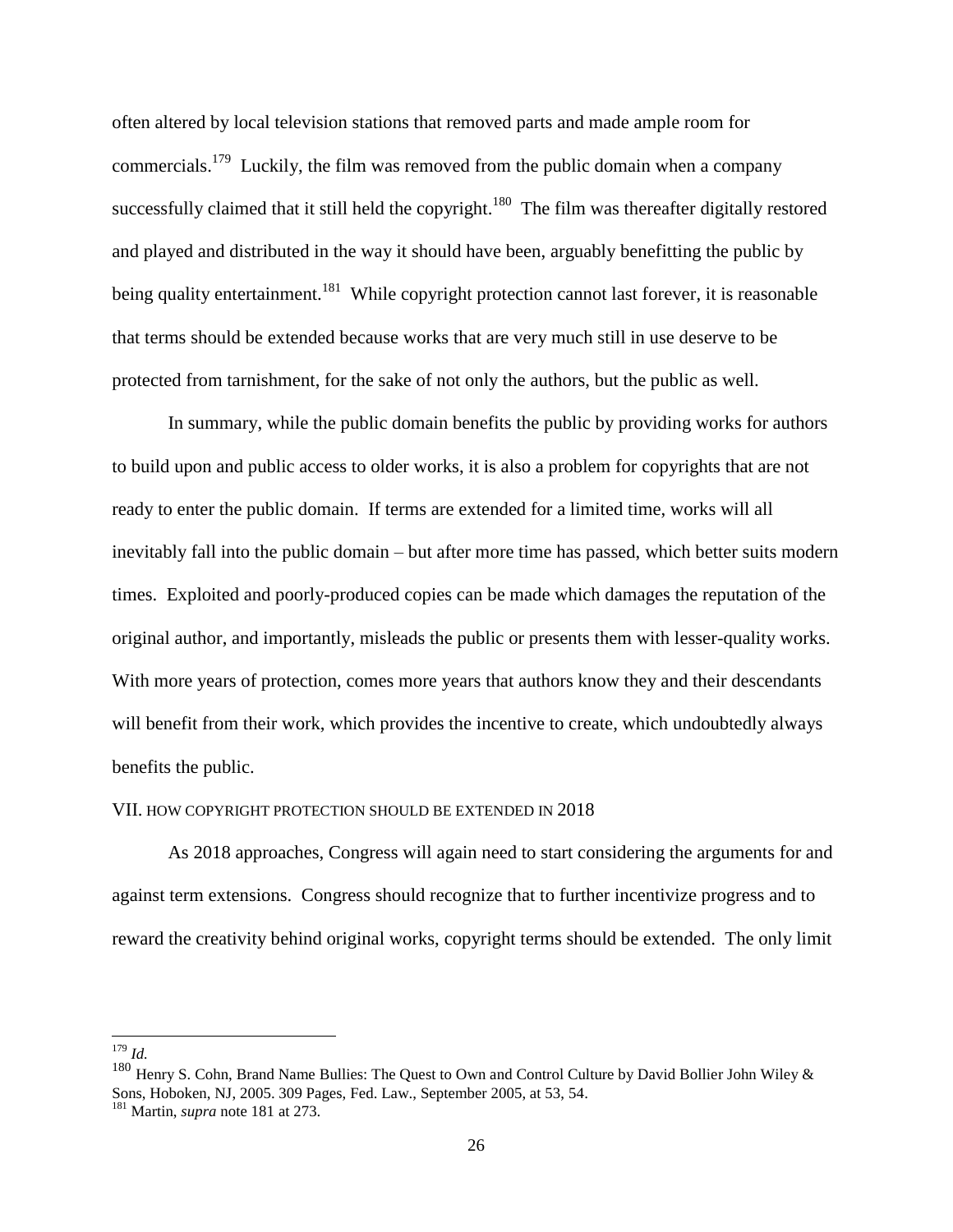on copyright terms is that a term cannot be perpetual.<sup>182</sup> The Supreme Court has clearly given full deference to Congress' decisions in the past, and as terms have increased, they should continue to do so to accommodate copyrights.<sup>183</sup>

By additional term extensions, the intent of the Framers can be furthered, as those with the talent to create will be incentivized to continue crafting new and innovative works, furthering progress. By permitting copyright owners to leave their legacy to future generations and preventing the underuse of useful works by keeping them out of the public domain for longer periods of time, the future of the progress of the sciences and useful arts can be protected. By stopping works from entering the public domain too prematurely, where the overuse and exploitation of the copyright can diminish its value and steal the opportunity of the author to be compensated maximally, and where copyrights can be tarnished by others, authors will be incentivized to continue creating, benefiting themselves and the public at large.

If Congress is disenchanted with the idea of granting another twenty-year extension to copyright terms, and basically replicating CTEA, there are other avenues that Congress could explore. Since the upkeep of the public domain is a big concern to opponents of copyright term extension, perhaps the next term extension can make a compromise on how the public domain will be affected. If some formalities for copyright protection were reintroduced, for example, requiring copyright owners to apply for and renew their copyrights, works will fall into the public domain after a certain period of time. Economics scholars William Landes and Richard Posner agree with this position, offering evidence of low rates of renewal during past periods of

<sup>182</sup> Marvin Ammori, *The Uneasy Case for Copyright Extension,* 16 HARV. J.L. & TECH. 287, 299 (2002) (explaining the difference between perpetual copyright terms and the extension of copyright terms).

<sup>&</sup>lt;sup>183</sup> *Eldred*, 537 U.S. (explaining the deference the Court gives to Congress in regards to copyright law).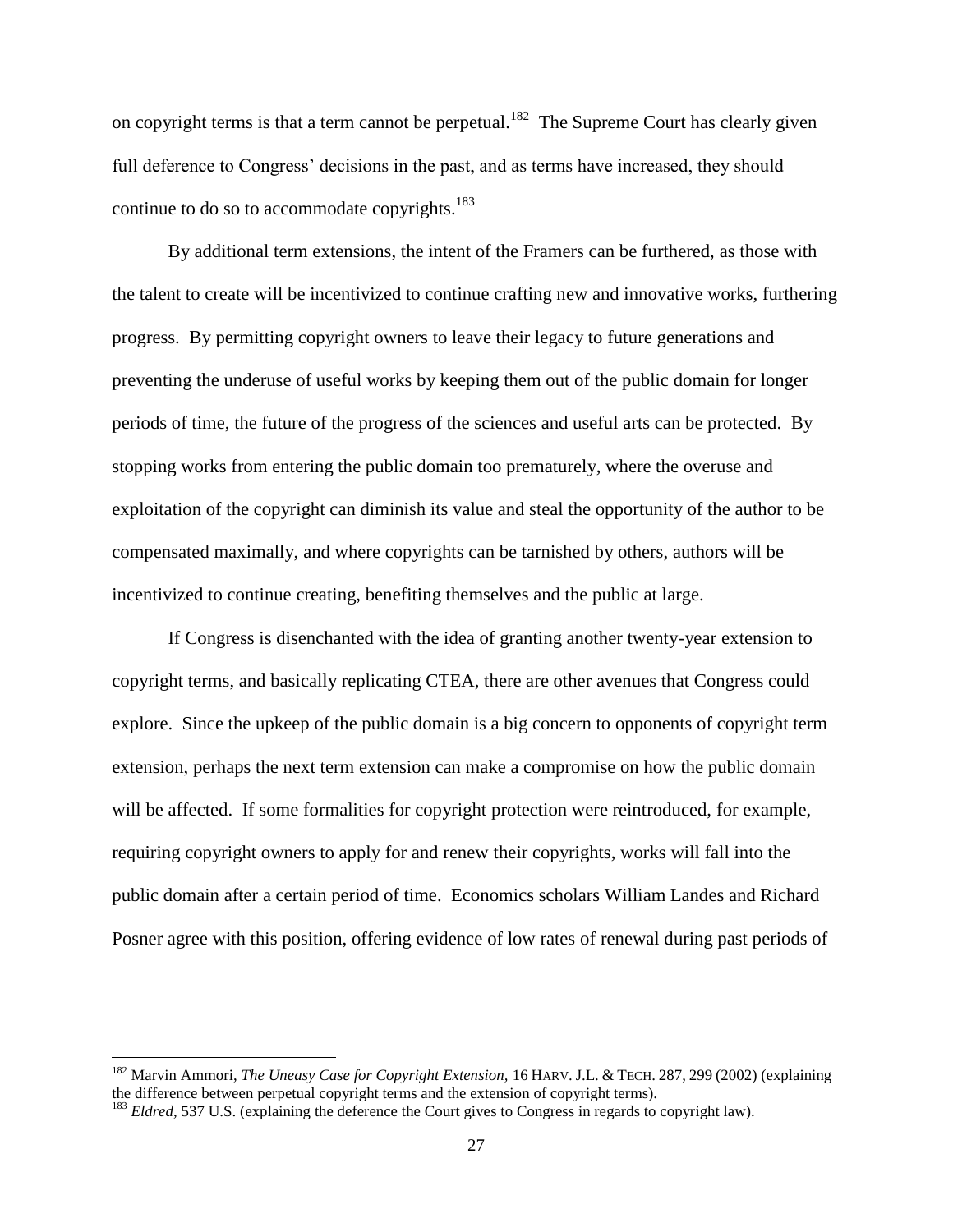copyright formalities.<sup>184</sup> Landes and Posner assert that less than eleven percent of the copyrights that were registered between 1883 and 1964 were renewed upon the end of their twenty-eight year term, despite the low cost of copyright renewal.<sup>185</sup> By limiting a copyright term extension with a way to maintain the growth of the public domain, Congress can potentially appease opponents somewhat, promote the public good, and continue to protect those who still wish to retain and use their copyrights.

Many successful companies today still make use of copyrights that have existed for extended periods of time and are still imperative to their business. As aforementioned, the last time copyright extension was considered, the value of Disney's copyright for Mickey Mouse was a whopping \$8 billion in 1998.<sup>186</sup> That number has grown, and the company continues to use Mickey on merchandise, marketing, video productions, and other products. If Disney was to lose Mickey Mouse in 2018 to the public domain, there would be free reign as to who could produce merchandise or products using Mickey Mouse. Inferior goods would inevitably be produced, and consumers might purchase them at a cheaper price, or might purchase them unknowingly, mistaking the goods to be authentically Disney. This can ultimately result in lost profits for Disney, and can easily tarnish the quality of entertainment and merchandise for which Disney is known. A company that is still putting money and work behind a copyright deserves the right to solely enjoy the benefits of their success.

In order to best further the goals of copyright law, Congress should extend copyright protection in 2018 once again, and require copyright owners to renew their copyrights, as aforementioned. A possible solution would be using the current framework, since our copyright

<sup>184</sup> William M. Landes & Richard A. Posner, *Indefinitely Renewable Copyright*, 70 U. CHI. L. REV. 471, 473-474 (2003).

<sup>185</sup> *Id.*

<sup>186</sup> Ammori, *supra* note 52, at 292.